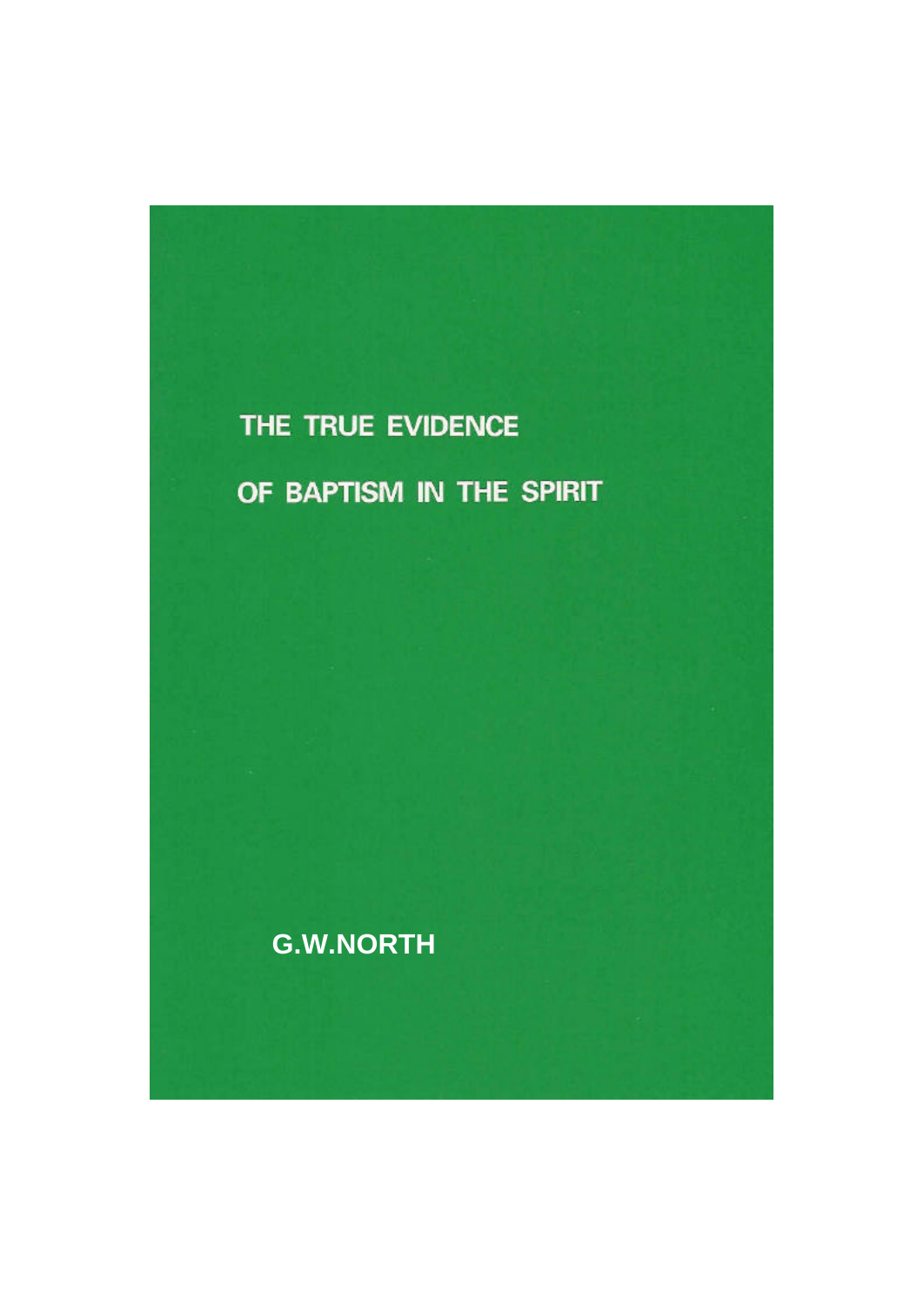First published August 1976. Revised July 1978 & May 1980. Copyright © 1990. G.W.North. Originally entitled "Initial Evidence

# **THE TRUE EVIDENCE OF BAPTISM IN THE HOLY SPIRIT**

\_\_\_\_\_\_\_\_\_\_\_\_\_\_\_\_\_\_\_\_\_\_\_\_\_\_\_\_\_\_\_\_\_\_

AN EXAMINATION OF *THE THEORY OF INITIAL EVIDENCE* \_\_\_\_\_\_\_\_\_\_\_\_\_\_\_\_\_\_\_\_\_\_\_\_\_\_\_\_\_\_\_\_\_\_

# **1. The False Theory.**

It is sad that to the hearts of so many good people baptism in the Holy Ghost is an unwanted experience. To their eternal loss the great truth has been obscured and discredited, or made undesirable to them by reason of false emphases, and presented upon wrong grounds. Most of these grounds have been laid as a result of mistaken ideas as to its nature and purpose. In itself this is bad enough, but it is not as bad as the ill-effects it has had on earnest souls. Great mischief has been wrought among countless numbers of honest enquirers, deterring them from entering into the full blessings of God. 'For', they say, 'if these people who claim to be baptized in the Spirit cannot even agree among themselves as to what it is all about, or what things a person may look for as proofs that it has taken place in him, of what use is it all?

However unjustifiable it may be, this position is not beyond understanding, for one of the most unhappy features of the controversial issues raised is that all these theories seem to be advanced upon some sort of scriptural basis, which to the unconvinced is most confusing. More exasperating still, many of these theories have also been as well-argued as they appear to have been textually based, which only makes the matter even more perplexing.

Lest this article should become one more contribution to the bewildering maze of ideas at present befogging the issue, let us consider the fact that the Lord: (1) desires that we each have a true spiritual experience of the Baptism in the Spirit, and (2) has in scripture provided us with indisputable facts and sound logical reasons from which we may draw proper conclusions.

With this in mind, we will proceed to examine one of the theories concerning the Baptism in the Spirit as it is held and propagated in some quarters, namely the theory of the 'initial evidence'. Although during the course of this paper, reference will be made to counterfeit experiences, we shall not primarily be concerning ourselves with these. It is our purpose only to establish that which is genuine.

Simply and fairly stated, the theory of initial evidence is that the Baptism in the Spirit must at the time of the experience, or almost immediately following it, be accompanied by speaking words in a tongue completely unknown to the person baptized. This phenomenon is the sole initial evidence that the baptism has genuinely taken place.

#### **The Gift of Tongues**

There can be little doubt that many people when baptized in the Spirit do immediately, or very shortly afterwards, speak words in a tongue which is completely unknown to them. This is a miraculous phenomenon with enough scriptural evidence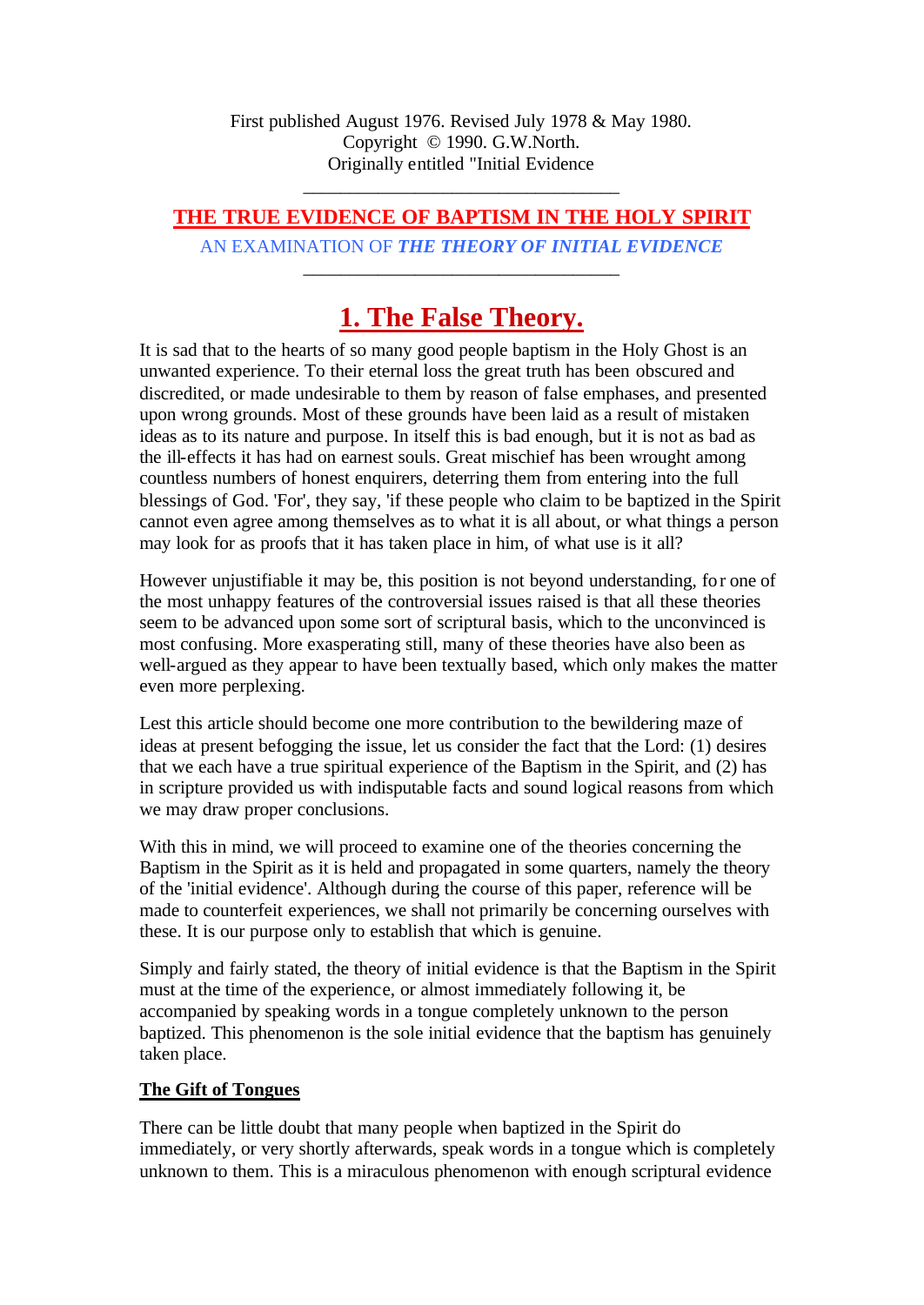to convince any but the most prejudiced heart that it is a genuine gift from God. It is also an indisputable fact that this experience is not only the initial outward manifestation resulting from their personal Baptism, but is for them also the gateway into the glorious realm of further spiritual gifts which until then they did not possess.

When viewed in context of the Acts of the Apostles, or earliest Church history, this is a most happy position to be in, and honoured is the church which is privileged to have such persons among its members; such an experience is quite genuine. A glance into Acts chapter 2 confirms the fact that the phenomenon did accompany the initiating outpouring of the Spirit on the day of Pentecost. It is only when 'Tongues' is wrested from its true position, unwarrantably elevated to the position of initial evidence and given a significance never intended by God, that the mischief is wrought.

#### **A Sign - not** *the* **sign**

Honest men have no option but to believe and recognize that Tongues are a sign, and must be accorded the distinction in an official sense. But it must be allowed only as one among many; it must not be made to be the sign, as though no other existed. The tragedy and folly of elevating the gift to such an exclusive position is that instead of Tongues being enhanced and ennobled thereby, it has become unavoidably debased thereby. One of the objects of this article is to rescue and reinstate this precious gift to its rightful position in the Church.

No scripturally taught person would deny that 'Tongues' is one of several scriptural experiences which may accompany the Baptism in the Spirit, but neither would he admit that it is the one evidence which proves it has taken place. In fact he would not even allow that it is in any degree necessary to believe that Baptism in the Spirit need be accompanied by any manifestation of an outward nature at all.

#### **To Them that Believe Not**

To some this may at first seem a completely unacceptable premise, especially when in I Corinthians 14:22, Paul says quite clearly that 'tongues are for a sign' ; and indeed had he ceased there the objection might appear to be sustained, but he adds, 'to them that believe not'. Examination of this section of scripture shews that this statement ought not to be advanced in support of the claim for the theory of initial evidence, for it is quite plain that Paul never intended it should be put to this use. The following reasons may be acceptable as evidences of that fact:

(1) the indefinite and not the definite article is used here — 'a' sign, not 'the' sign:

(2) Paul is not here speaking of either an individual or group experience immediately following Baptism in the Spirit.

The apostle was speaking of the use of Tongues in the Church as an abiding sign given by God to convince unbelievers of God's presence, which is quite a different thing from an initial sign. Contrary to the reason stated here, in certain sections of the modern Church it is believers, not unbelievers who mistakenly demand Tongues before they will accept a person's experience as genuine.

#### **They were Amazed**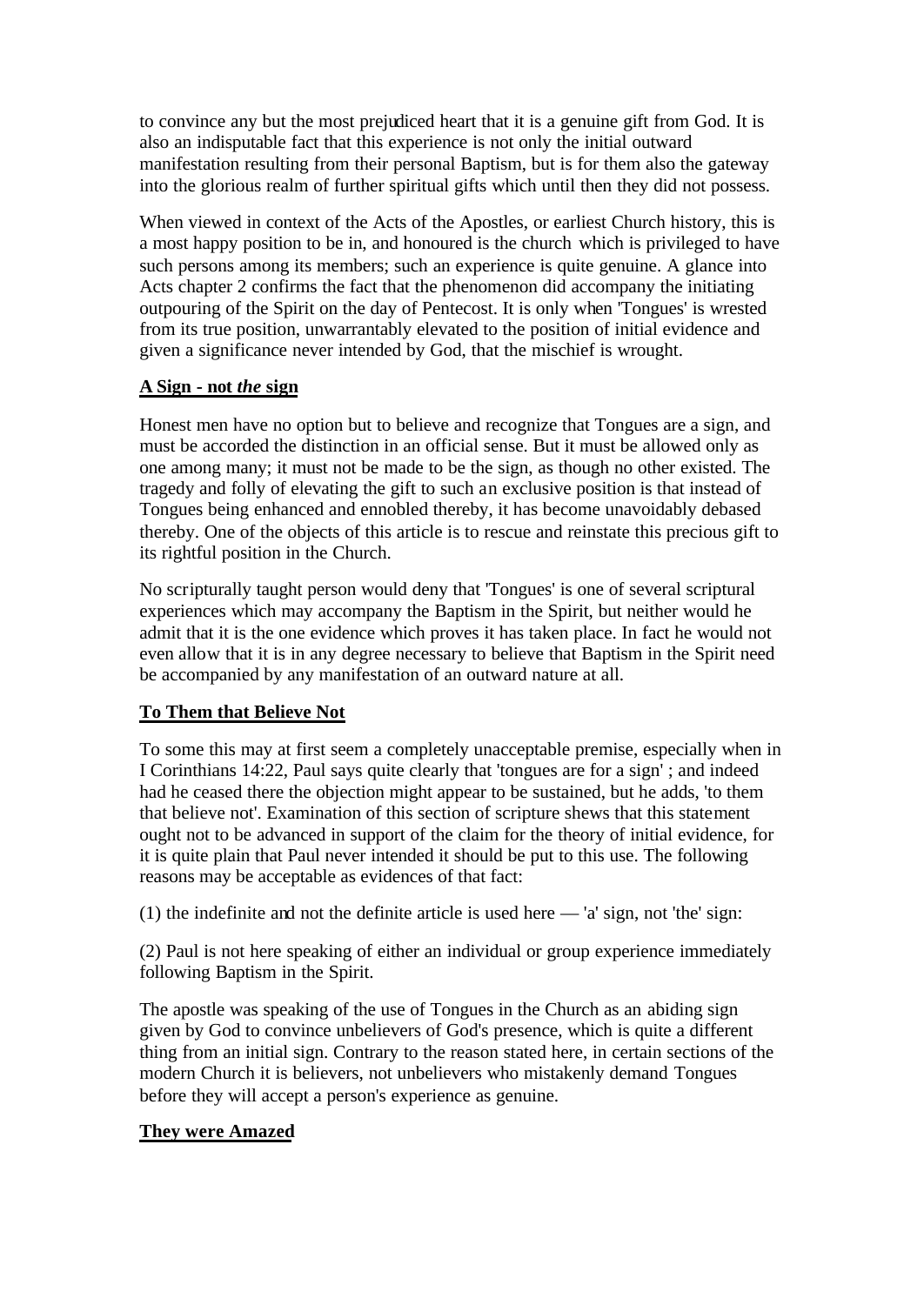The error of this is nowhere more powerfully demonstrated in scripture than on the day of Pentecost itself. None of the men whose attention was caught by the use of Tongues then was a man in the street as we know him today. They were all religious unbelievers, Christ-rejectors. When the initial and initiating Baptism took place, the sign was given especially for their sake. They were all religious people, believing in God according to the Law, but not one of them was a Christian. Not one of them was looking or listening for Tongues as being the evidence of Baptism in Spirit: to anyone seeking truth for truth's sake nothing could be plainer than that. However, when they heard their own tongues being spoken, they were greatly impressed and enquired what they should do.

The obvious mistake which has been made is to insist that because this phenomenon occurred when those people were baptized in the Spirit, it is therefore scripturally established that God intends it to take place every time to every person who is baptized in the Spirit.

#### **A False Assumption**

Upon the supposition that the above assumption is true, it is not an uncommon thing to hear people asking if someone has had an Acts 2:4 experience, the implication being that unless the answer is 'Yes', then the experience is not valid. Even if it were true, such a postulation is very confusing to say the least, for there is very little present day evidence to shew that people now have an identical experience to that which took place then. Here and there it happens that the tongue spoken is recognized by a hearer, but the occurrence is comparatively rare, and certainly, whenever it may have taken place, it has never been in such profusion and diversity as upon the day of Pentecost. However, when a person's vital experience seems to be parallel with a scriptural verse of so great importance, it is very easy to think that must be the genuine experience, and that any variation from it must be wrong.

This kind of unwarrantable thinking, once accepted, provides hasty minds with ground for the development of the initial evidence theory. From there it is an easy step to promote the error into a tenet of faith and a received doctrine. Under such misapprehensions, many a true experience of Baptism in the Spirit has been wrongly labelled 'an anointing', simply because there has been no demonstration in Tongues. What is meant by that term is not very clearly defined. In fact it is not true. On the other hand, because some kind of incomprehensible verbal demonstration has taken place at the time, many a false experience has been erroneously called the Baptism.

Again because of this false assumption, many have laboured long in states bordering upon hysteria to produce some kind of sounds which may prove acceptable to those who pray with them, hoping that someone will pronounce the demonstration to be genuine. These occasions are often accompanied by feelings of great heat, or by physical contortions or deep breathings, all of which are self-induced and sometimes encouraged and extremely dangerous. So great is the state of confusion in which many churches lie to this day.

Lest the false should displace the genuine, it must be said that the glorious experience may be received to the accompaniment of a most blessed sensation of being enveloped in warmth, or flooded with joy, or consumed in love. These, as well as speaking with tongues, are all of them absolutely valid; the thing that is wrong is the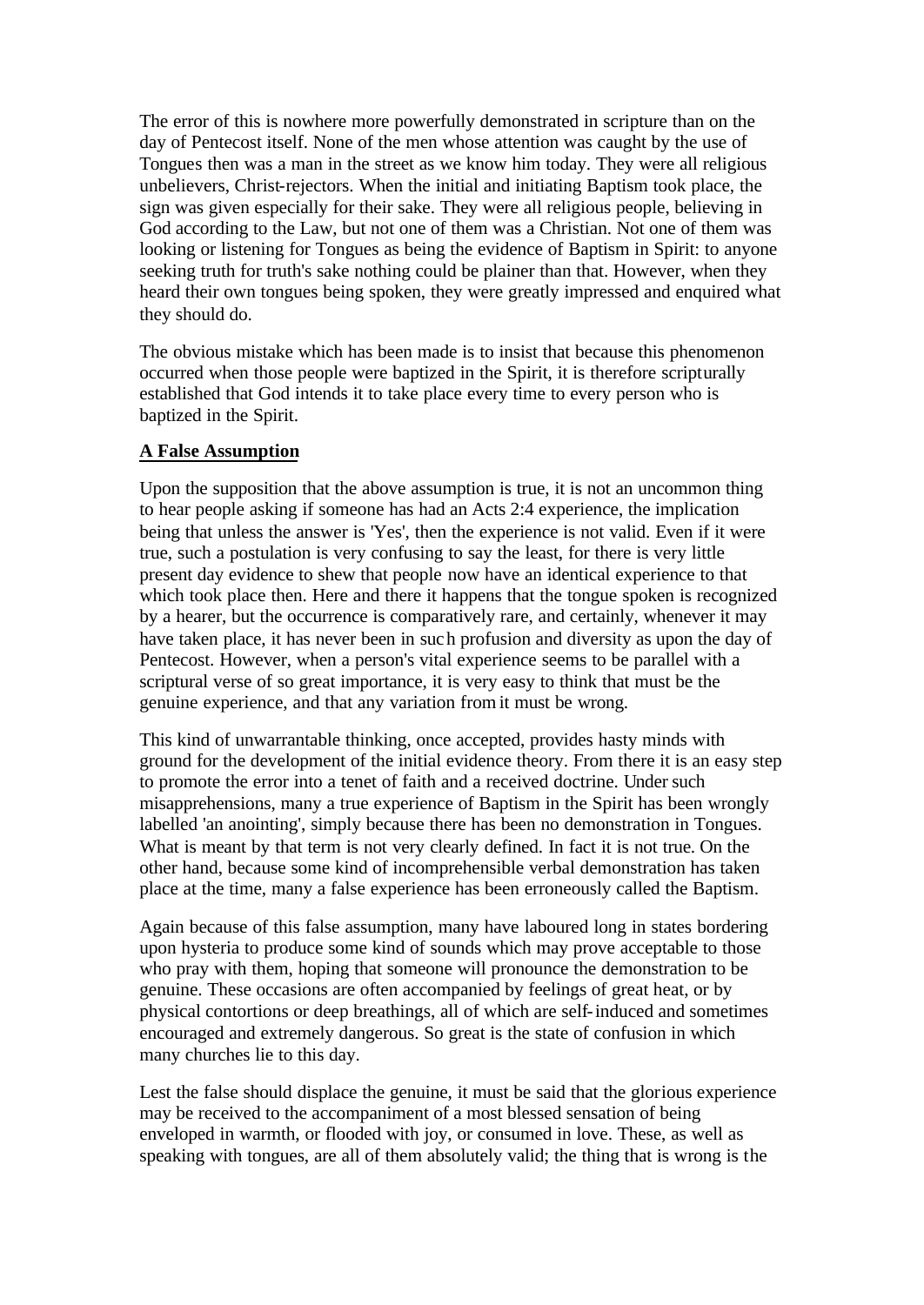search for physical demonstrations and sensations. So surely as these be sought, stereotyped substitutes for the real baptism will become the accepted procedure.

# **They Spoke the Word with Boldness**

Perhaps some clarification is needed on the point of the scriptural evidence which is claimed for the theory. It has already been suggested that what took place on the day of Pentecost, real as it was, cannot be regarded by sincere investigators as initial evidence. Plainly that which genuinely takes place in people's experiences today cannot be compared with it. Upon that occasion, although all the original Church members spoke with other tongues, there is no evidence to prove that the other 3000 did so, even though they were baptized within minutes of the first 120. This seems to provide evidence that the first experience was **initiating** evidence, and not a demonstration of **initial** evidence.

Passing on to Acts 4, we read that a number of others were also filled with the Spirit, but we find no evidence that any of them spoke with other tongues. Instead they all spoke the word with boldness, which is a very different thing. Of course it could be surmised that perhaps some of the words were in other tongues, but that would be nothing but wishful thinking.

# **And in Samaria**

Later, when the Samaritans were baptized in the Spirit, the watching Simon Magus undoubtedly observed some kind of evidence, but if any verbal manifestation took place, it is not mentioned, and so must not be presumed. To say that Tongues must have been spoken is specious pleading of a gross order indeed, and weakens the case for initial evidence altogether. Likewise, when Paul was baptized in the Spirit (chapter 9), nothing further than the fact is noted. It could be that in accordance with Paul's later teaching in I Corinthians 14, Tongues did occur, but is not mentioned because it is not a sign to believers, and only Ananias, a believer, was there. There is no justification for such a gratuitous assumption though; it is more likely, and almost certain, that it is not mentioned because it did not occur.

#### **To the Gentiles also**

Cornelius and his household certainly responded with Tongues (chapter 10), but turning to chapter 16, we find no evidence that the Philippians did, neither is there any record of the recurrence of the phenomenon in the intervening chapters. However, in chapter 19, we find Tongues in evidence again at Ephesus, where it was accompanied by and bracketed together with prophecy. This latter information is most interesting and quite vital to those who originate theories. It seems to present us with no option but to accept that in this matter prophecy is at least on a par with Tongues, and should be promoted to the dubious importance of being accepted as a twin-proof with Tongues that the Baptism has taken place. Apparently, however, that is no more an acceptable proposition than it is a proven fact, so it must be rejected.

# **The Witness of the Scriptures**

Having briefly reviewed the scriptures in these eight places, it at once becomes clear that there is not sufficient ground upon which to establish proof that the theory of initial evidence is correct. Upon those eight occasions: (1) only twice is Tongues mentioned as the sole demonstration of supernatural utterance related to the event, (2)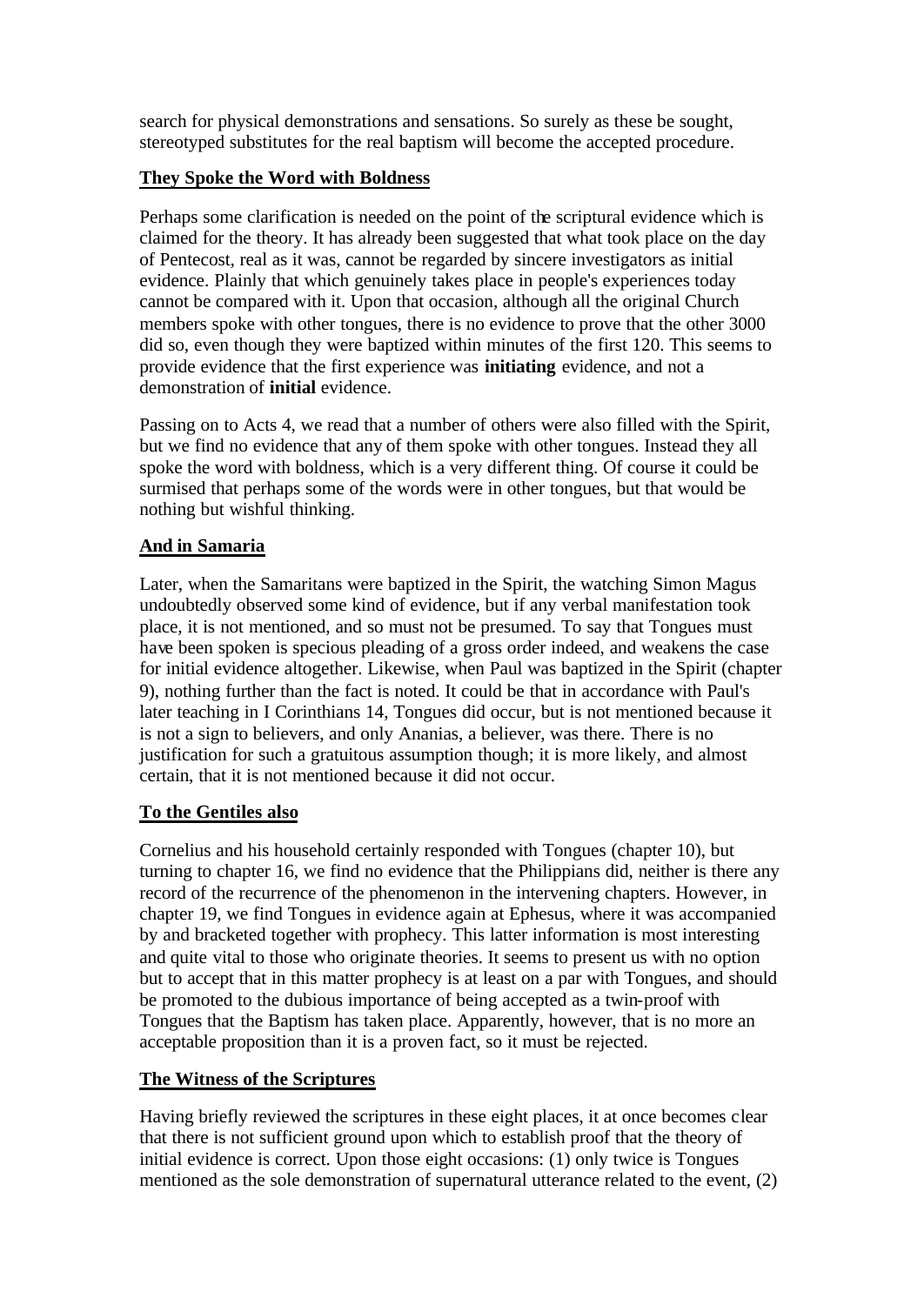on some, no mention is made of any kind of utterance, (3) on at least one occasion two kinds of supernatural utterances are mentioned. It is therefore scripturally unconfirmed that speaking in an unknown tongue is the initial evidence of the Baptism. Instead it becomes more astonishing that such a theory could ever have been formulated, for it is obviously being propounded contrary to scripture.

Surely the scriptures must be received for what they are, rather than for that for which they are used. The historical sections of the New Testament supply us with facts about the Church; they are the records of what took place under the apostles' ministry. They ought to be accepted for what they are and not be distorted into grounds upon which to propound an erroneous theory of necessity on this subject. They set forth actualities which open up ground for possibility. They do not enforce necessity.

#### **As Spoken by the Prophet Joel**

Another fact ought also to be considered here, namely that, contrary to what is inferred from it, Joel's prophecy did not specify Tongues as the sign of the Baptism. Instead he repeatedly said that the gift which would be in evidence following the outpouring of the Spirit was Prophecy. Supposing that with proselytyzing zeal we were to seize upon this inspired information and insist upon making Prophecy the initial evidence of the Baptism in the Spirit, what would be the result but absolute chaos? Should this unwarrantably legal attitude be adopted and 'the letter' be enforced, we should be driven to the prohibitive conclusion that very few people indeed are baptized in Spirit, for as we have seen, only upon one occasion is it mentioned in connection with the event, and nowhere is it advanced as proof, either then or now.

We could, of course, insist ,with little conviction and as little expectation of it being accepted as conclusive proof as those who argue for Tongues, that Prophecy was in evidence at Samaria. However, it is useless to serve vanity, and no-one knows whether there was any outward supernatural utterance when the Samaritans received the gift of the Holy Ghost. Assumption passes beyond limit and becomes presumption and specious pleading, profitless and finally destructive of the case it purports to advocate if such means be adopted. We will therefore leave the realm of unsupported imagination and proceed on the basis of scriptural certainty and sober truth.

It may however be accepted as given fact that as a result of the original outpouring on the day of Pentecost, Tongues and Prophecy were combined as one in the initial utterance, for the tongues spoken then, though unknown to those speaking them, were plainly understood by the hearers. They were undouhtedly prophetical utterances in Tongues, and not what is popularly referred to as the Glossalalia. This accords with the spirit of the statement made later by Paul in I Corinthians 14:6, that speaking with other tongues can be by prophecy.

Sadly enough there are those who believe that because upon an occasion they spoke some words or syllables in an unrecognizable jumble — they are baptized in Spirit. Despite the fact that the phenomenon has never been repeated, and did not continue or develop into a definite tongue, those dear ones believe it to have been the initial evidence. Worse still, it is asserted that this is an Acts 2:4 experience and quite genuine. This is due to the erroneous ideas associated with the 'Glossalalia', which lead people to believe that it is possible, indeed quite normal, to have an experience as previously described.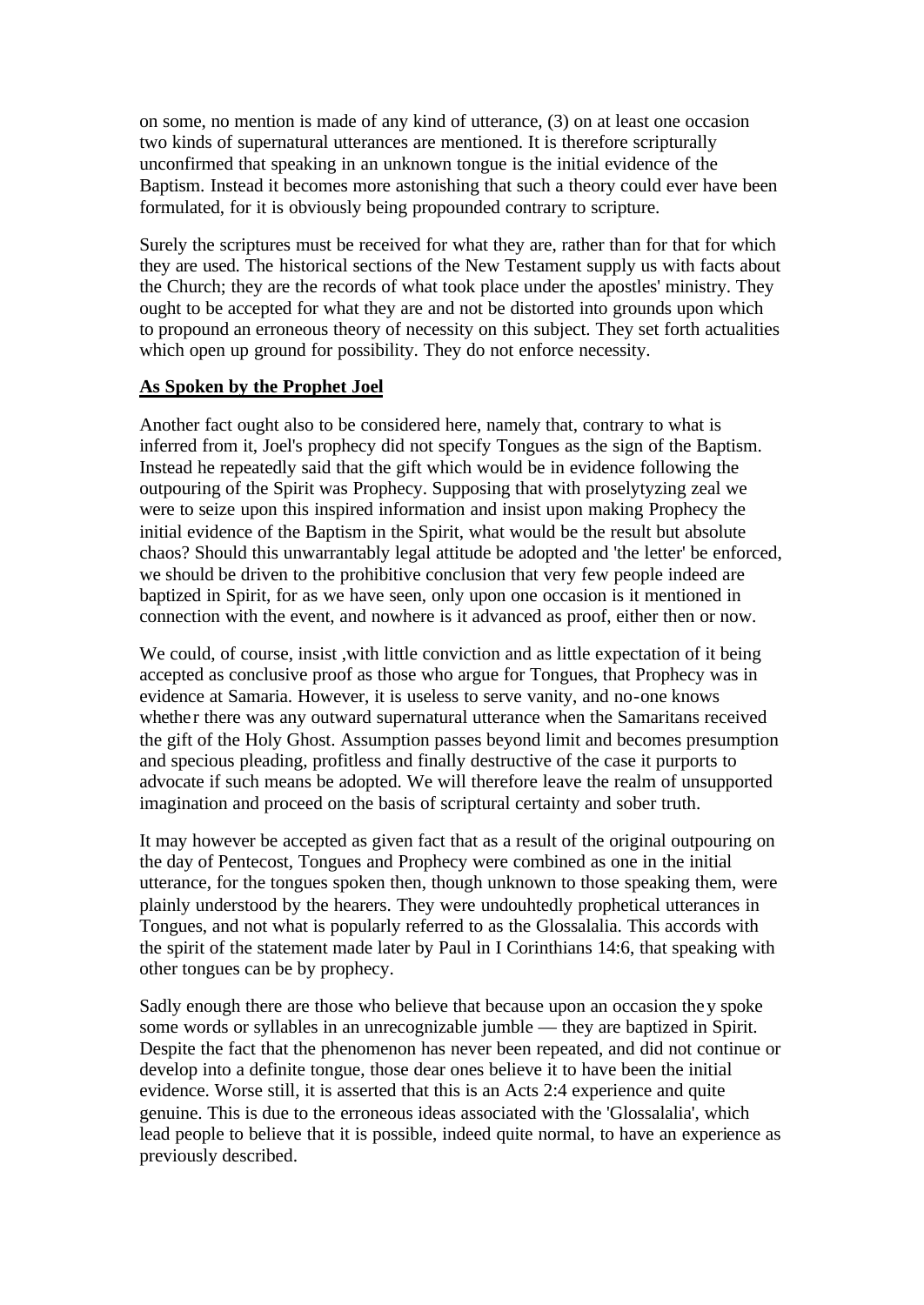To support this view by quoting Paul 'do all speak with tongues?' is indefensible, and in any case destroys the whole position. In pursuit of truth it must be fully understood and accepted that at times assumptions must be received as righteous premises upon which factual beliefs may properly be built. This is unavoidable, and if it is done with true humility in utter dependence upon God and with proper safeguards, there is no cause for fear.

# **He that Should Come**

The validity of allowing assumptions as proper ground from which to commence searching for the acceptance of ultimate truth is furnished for us by no less a person than the Lord Jesus Himself. When John Baptist was cast into prison by Herod, the prophet sent two of his disciples to Jesus asking 'Art thou he that should come, or look we for another?' In answer to John's question, the Lord, without hesitation pointed to His many miracles, advancing these as proof of His claims, and telling John's disciples to go and shew their master what they had heard and seen. The Lord did not point John back to the well-established facts of His baptism and anointing in Jordan. Instead, as proof of His claims, He invited John to draw conclusions from reports based upon observation of works alleged to have been done by Him subsequent to that experience. John needed to be absolutely sure, yet the Lord expected him to believe upon the ground of assumption, based upon reports made by other men.

It is to be presumed that John accepted the Lord's works as evidence, for there is nothing said to the contrary, and well he might, for to do this is a proper and universally accepted method of establishing truth. Certain things may quite rightly be established as genuine and accepted as evidence if upon exhaustive examination it be shewn that they invariably eventuate in clearly definable ways, and produce consistent results which are unmistakeably clear to those able to make correct judgements (I Corinthians 2:15).

# **A Man Named Saul**

This method may be easily demonstrated from a thorough reading and correct interpretation of the biographical notes found scattered throughout the Acts of the Apostles concerning the life of the apostle Paul. By adding to these certain material gathered from his own writings, a clear picture emerges, upon which conclusions may be based. We know, for instance, that following his conversion to Christ upon the Damascus road, he was led into the city, later to be visited by Ananias, who brought to him the commandments for which he had earlier asked God. Upon receiving them, and accepting God's terms for his life and service, Paul was filled with the Spirit by the laying on of Ananias' hands; following that, he was baptized in water.

Now it is not directly stated in words that he was at that time baptized in Spirit, but it is absolutely right for us to assume that he was, 'He must have been', is the ejaculation which spontaneously springs to mind upon reading all the evidence given in scripture of his life and activities, for no-one could be an apostle apart from being baptized in Spirit. Again in the same way as there is no direct statement that he was baptized in Spirit, neither is it stated that he spoke in tongues at that time. Nevertheless we know from his later writings that he did speak with tongues, for he says so himself.

How then do we resolve the issue of initial evidence with reference to Paul? Simply by allowing the fact that according to the principle demonstrated above, although it is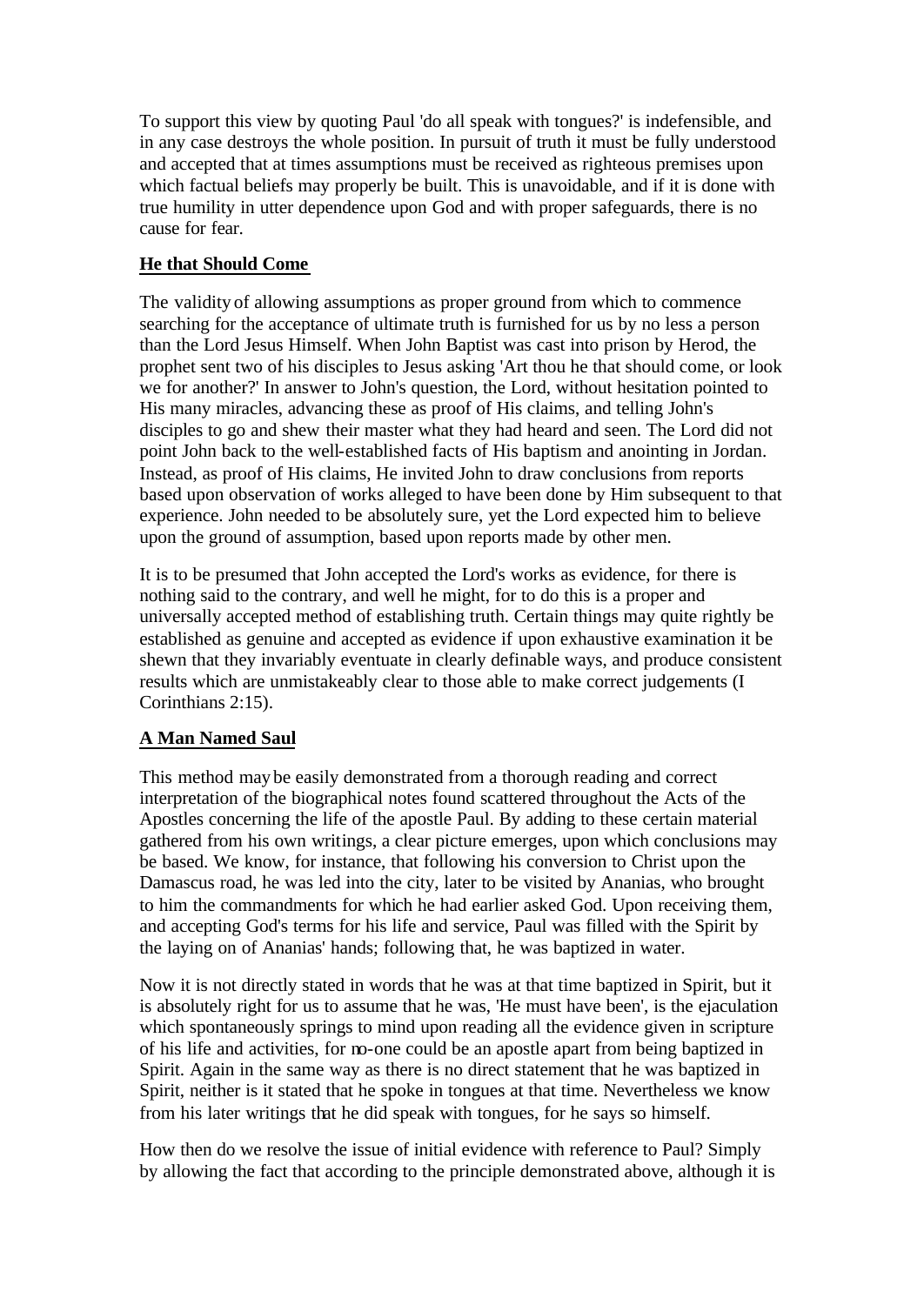logically true to assume that he was baptized in Spirit at Damascus, it is fallacious to believe that he spoke in tongues upon that occasion. The reasons for this conclusion are as follows: 1) there is no documentary evidence to prove it, 2) there are no scriptural grounds upon which to correctly assume it.

In such cases as these, presumptive evidence may only be allowed if founded upon submissions gathered from scripture recorded subsequent to the act and which may be reasonably assumed to be correct. By the application of this method we conclude that, although it is correct to assume that he was baptized in Spirit, it would be an unwarrantable assumption to assert that Tongues was the initial evidence of that Baptism.

#### **Paul came to Ephesus**

Turning to the Ephesian visitation, we find that all twelve spoke with tongues and prophesied. It could just be true that this is a repetition of what took place at Pentecost, and that the tongues were prophetical utterances. In this case 'and prophesied' should be understood to imply that they spoke with tongues 'and did so in prophetical vein'. We must also allow the possibility that every one of the twelve men baptized in Spirit at that time did actually speak in tongues and prophesied as two distinct exercises in that order. If this premise could be guaranteed to be true, it would appear to be almost solid proof of the theory of initial evidence, but again no-one knows with certainty what happened there, so speculation about it is quite useless.

Were this attempted with a view to providing evidence to support the claim, the exercise would only demonstrate the fact that in cases where self-convincement is the sole aim, any person normally selects what he wants to believe according to preferences or prejudices. Righteousness and honesty compel us to remain neutral and speak only of possibility or speculate about likelihood. in the matter. We must not seek to make beliefs stand upon arguments lest dogma dethrone reason, in which case we become slaves to carnal minds, and doctrines become chains.

It could, of course, be stated with a certainty almost amounting to infallible proof, that both upon the occasion when the Spirit was poured out upon the Jews in Acts 2, and the Gentiles in Acts 10, no utterance beside that of Tongues was in evidence, for this phenomenon alone is mentioned. More than that, it was the fact that the Gentiles spoke with Tongues which convinced Peter and his party of the genuineness of the outpouring, and that Cornelius and those with him had actually received the gift of the Spirit.

This seems to be of great significance, even though it is almost certain that there was a great difference between the kinds of Tongues being manifest upon the two occasions. With such an array of seemingly irreconcilable facts before us, how is it possible to arrive at a definite conclusion about the Baptism which is acceptable to all? Attempting to discover the correct answer to this question, let us pay attention to the historic reasons for the Baptism.

#### **I Will Confound their Language**

On the day of Pentecost God did two epochal things: (1) He inaugurated an era, (2) He almost certainly commemorated an anniversary. The outpouring marked the giving of the Law to Israel at Sinai upon their deliverance and departure from Egypt.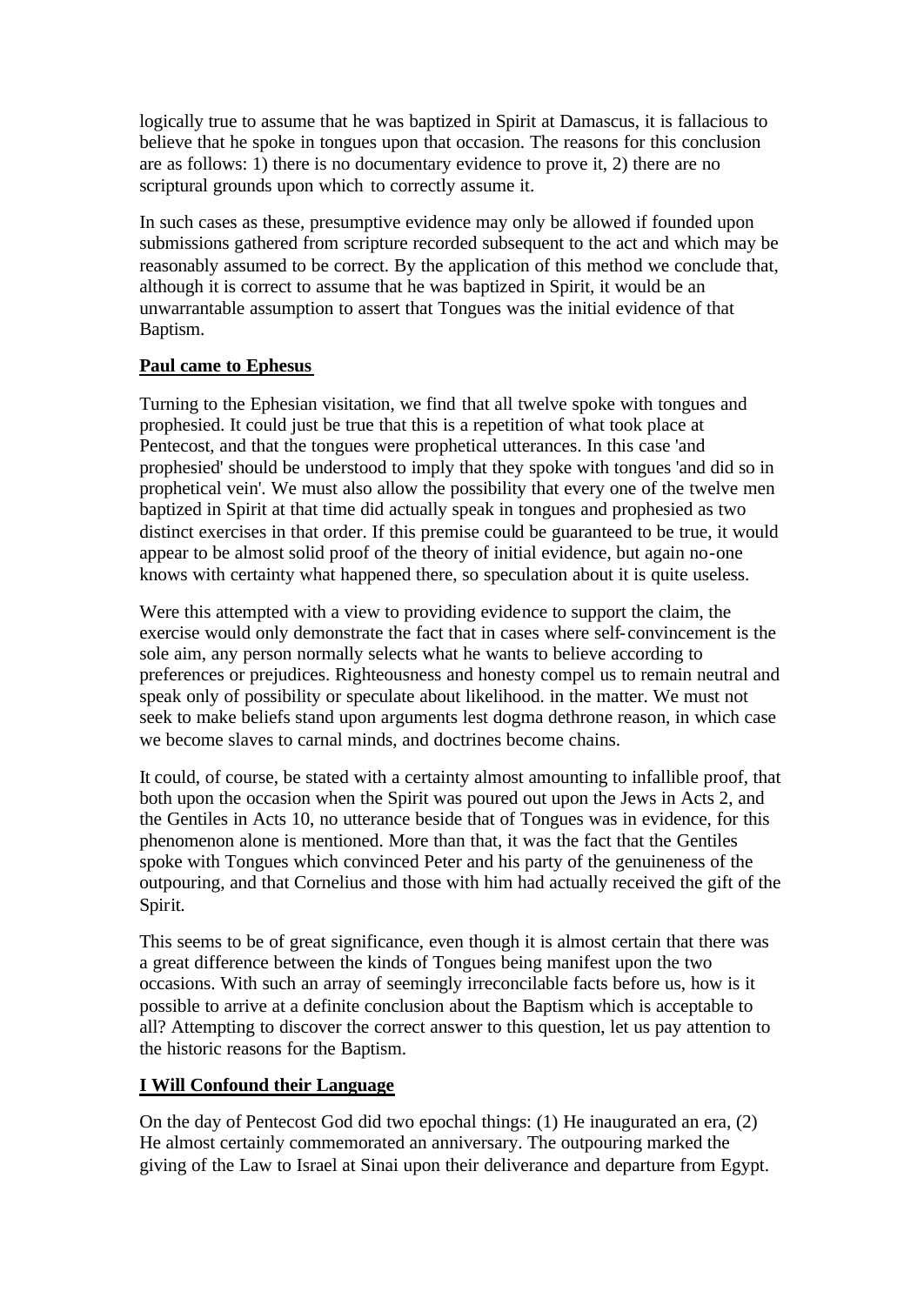Beside this, Pentecost was also the antitype of God's judgement which was passed upon the people at Babel some 500 years previous to the Exodus.

Upon this latter occasion men had attempted to build a tower which should reach up to the planetary heavens, with the result that God came down in judgement and confounded their intentions by confusing their speech. This characteristically lenient punishment had the effect of causing them to scatter over the face of the whole earth, gathering together into the nuclei of different national groups. Naturally as well as compulsively and all unknowingly, they fulfilled God's intention that men should replenish the earth, for, as may be expected, according to ability to understand each other they separated from those whose speech they could not understand.

If the implications and significance of these great historical events be thoroughly grasped, the scriptural background and reason both for the gift of Tongues and also for the different kinds of Tongues spoken on the day of Pentecost may be seen. The giving of the Law at Sinai was ephocal; it was the unique occasion when the Covenant which God made with Abraham was confirmed to the nation. The Feast of Pentecost following the Passover was also ordained of God to become an annual Feast. It is quite possible that God's judgement at Babel was meted out upon the same day centuries earlier also, but in the absence of factual records it is better only to admit its likelihood.

#### **In Their Own Tongues**

However, whether this be just conjecture or no, we do know that on the day of Pentecost God again came down in great power as at Babel. This time, however, He did not come in judgement and punishment. He came in blessing, because the righteous Man had ascended from the lowest hell to sit down with Him on His right hand in the heavenlies. In response to this, at Jesus' request and according to the prearranged plan, God poured forth the Holy Ghost without measure. This was done so that in Him Jesus may baptize His expectant followers into His Body and thus commence to form the Church. At the same time by that process and also of necessity He wrote the law in each member's heart. He also gave the Holy Spirit to each one of them and thus sealed to them the Covenant.

One of the results of this was that at least 3000 people, probably more, of different races and language groups saw and heard uneducated men speak of the wonderful works of God in tongues they had never learned. The miracle, though accountable, was phenomenal, inaugural and therefore unique.

#### **To the Uttermost Part of the Earth**

Some years later, upon the occasion when the Lord inaugurated the Covenant with the Gentiles so that they also were brought into the kingdom, He gave them a somewhat similar experience. Their initiation was not absolutely identical with that which happened to the Jews though, for although they spoke with Tongues, it is not recorded that the listeners understood what they were saying. Peter and his party went to Caesarea, knowing exactly that it was to use the keys of the kingdom, he was the officer of Christ, sent by Him to the Gentiles that they might officially be brought into the Covenant.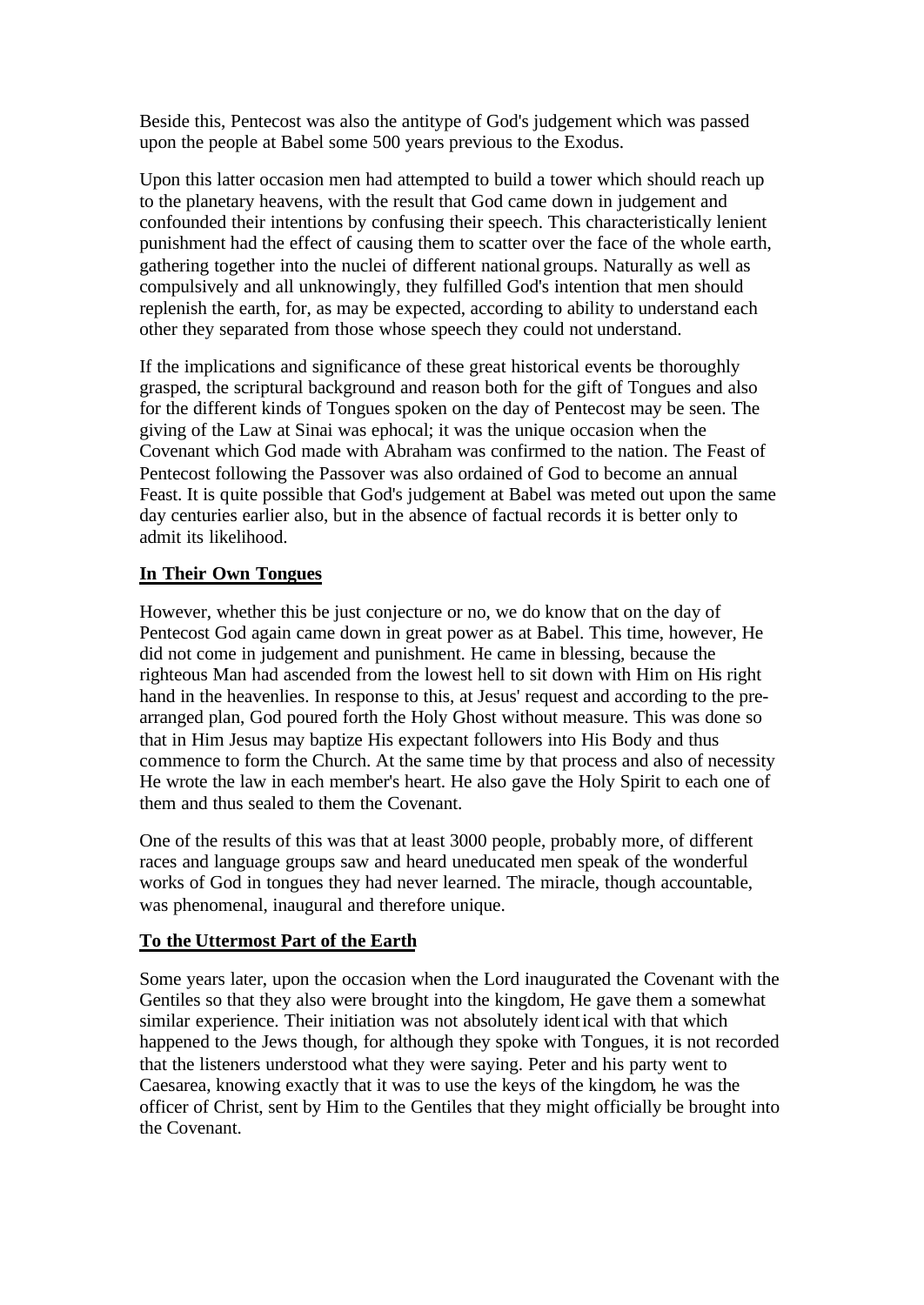This was to be more than a local blessing; far beyond that, it was to be the occasion when the door of faith was opened unto the entire gentile world; it was to be an inaugural event, For this reason, although it is to be presumed that every single person spoke with tongues, Peter and the men with him were not so much concerned about the particular experience of individuals. They did not take tongue-speaking to be the sign of any particular person's baptism in Spirit, so much as the sign that the Gentiles, as well as the Jews, had received the Holy Ghost. As at Pentecost, tongues at Caesarea was the inaugural sign of the commencement of the era of witness unto the uttermost part of the earth (Acts 1:8).

God had initiated the last stage of the plan to fulfil the promise made to Abraham, 'In thee shall all nations of the earth be blessed'. This was a sectional inauguration, the Gentiles' Pentecost; God, in His grace, was now moving on to reach the rest of the vast world of mankind. His bowels were sounding out to the scattered language groups as yet unreached by the Spirit. It was for this reason therefore that, as had already happened with the Jews, Tongues were again in evidence. There is not the slightest doubt that Tongues was the initial evidence upon each of these initiating occasions, so there is no reason why it should not be heartily received as such.

#### **The Initiating Evidence**

By these things we have seen that it is reasonable to believe that (1) Tongues was an initiating or inaugural evidence, (2) they were given to mark epochal events rather than to be mistaken for an initial evidence of the Baptism in the Spirit. It is scripturally evident that upon the first outpouring of the Spirit upon both the Jews and the Gentiles, Tongues of one kind or another was the immediate outcome of the Baptism. We also see that, although Tongues-speaking was not regarded as confirmatory or evidential when the Baptism took place at Jerusalem on the day of Pentecost, it was certainly looked upon as such in Caesarea. This seems to be the very reason why God gave it, for it was by Tongues that Peter and his Jewish companions concluded that the Gentiles had received the Spirit.

When this is contrasted with other occasions when people were baptized in the Spirit following Pentecost, it becomes clear that Tongues did not excite the same amazement as at Caesarea. Tongues is specified here simply because the people speaking them were Gentiles. It had taken place when the Jews were baptized, so to Peter, the key man upon both occasions, Tongues held special significance; it was confirmation to him that the door of faith was open to the Gentiles. While fully accepting this perfectly genuine fact without disputation, there remains very much reason to reject the idea that speaking in Tongues was intended by God to be regarded by us as the initial evidence and sole proof that a person is baptized in the Spirit.

One of the worst errors made in Bible interpretation is to limit its great truths to the partial ideas held by the interpreter. This is a snare into which all are liable to fall. Another is to confine them to narrow sectarian doctrines, or to try to make the Book support specious denominational emphases. When on the day of Pentecost Peter used the phrase 'this is that', he definitely connected the events of Pentecost with Joel's prophecy, but it must not be thought that the baptism they experienced was limited to that of which Joel spoke; it was something more, much more than that.

#### **The Transcendant Baptism**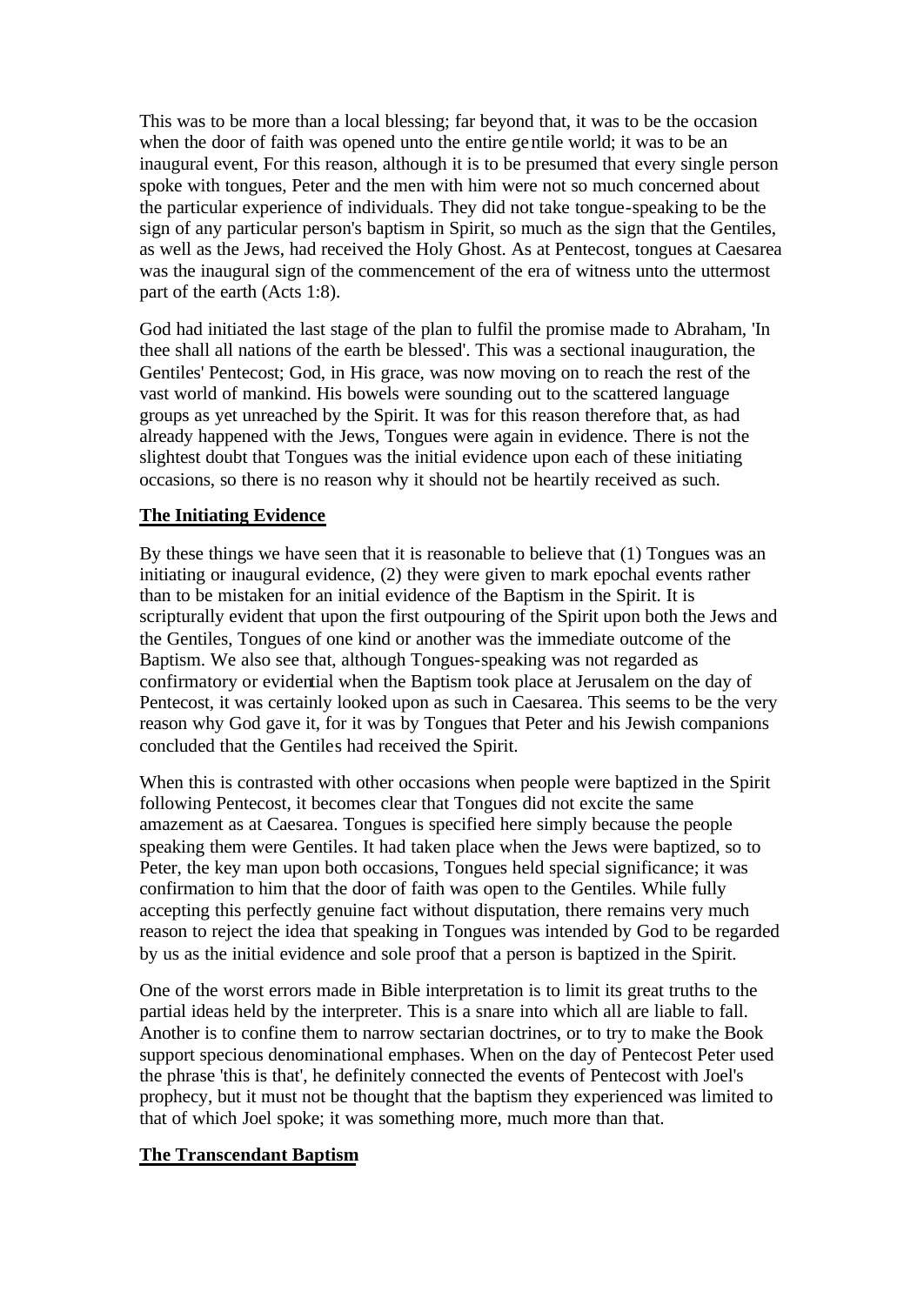By far the greatest things that happened to men on the day of Pentecost were regeneration into life and constitution into a Body indwelt by Christ. These things were accomplished in them at an instant by Christ, who baptized them into His Church by identification with Himself in His death and resurrection. Simultaneously with this glorious experience they were initiated and entered into other states and blessings also, some of which are set out below:

1) I Corinthians 12:13 — 'In one Spirit they were baptized into one body and made to drink into one Spirit.'

2) Romans 6:3-11; Luke 12:50; Mark 10:38,39. They were made partakers of the one Baptism spoken of by Paul in Ephesians 4:4-6.

3) Acts 15:7-9. By receiving the Holy Ghost their hearts were purified by faith.

4) Romans 8:2-11. They were initiated into life in the Spirit where, by the operation of new laws, the fruit of the Spirit was brought forth.

5) John 14:15-20. They knew that Jesus was in the Father and they were in Jesus and Jesus was in them. Surely of all that is accomplished by that Baptism this is the dearest.

6) Matthew 16:18. They became the foundation members of the Church which Christ is building.

7) Acts 1:8. They received power to be witnesses unto the Lord Jesus.

#### **A Greater Covenant**

Of all the things that were initiated in the lives of the 120 on the day of Pentecost these are the most basic. It was the great inaugural day of the New Covenant when the Church of God was officially established on the earth in power as a company of newborn people; it was unique, historic. The things of which Joel spoke, though important, were not the most important things happening that day. He only spoke of that which could be seen and heard. Much, much greater and deeper than those were the things which could not be seen or heard; things as yet unknown by them, related more to eternity than to time, to God and Heaven more than to Men and Earth.

#### **The Devastating Folly**

Perhaps enough scriptural reason has already been given to convince hearts that the theory of initial evidence has been based upon assumption rather than proof; nevertheless we will consider some further reasons which also make its claims untenable. The first of these is the obvious folly of the theory. From the moment that anything is advanced as being the initial evidence of an event, a degree of infallibility is unavoidably accorded it. Resultantly nothing other than that particular thing can possibly be allowed as proof that the event has taken place. Worse still, however true a person's experience of the Baptism may be, without the so-called initial evidence, it is discounted and disallowed. It is the degree of infallibility engendered by the theory, which, beside creating great dangers, at once constitutes its greatest folly and demonstrates its utter falsity.

The theory of initial evidence does three things: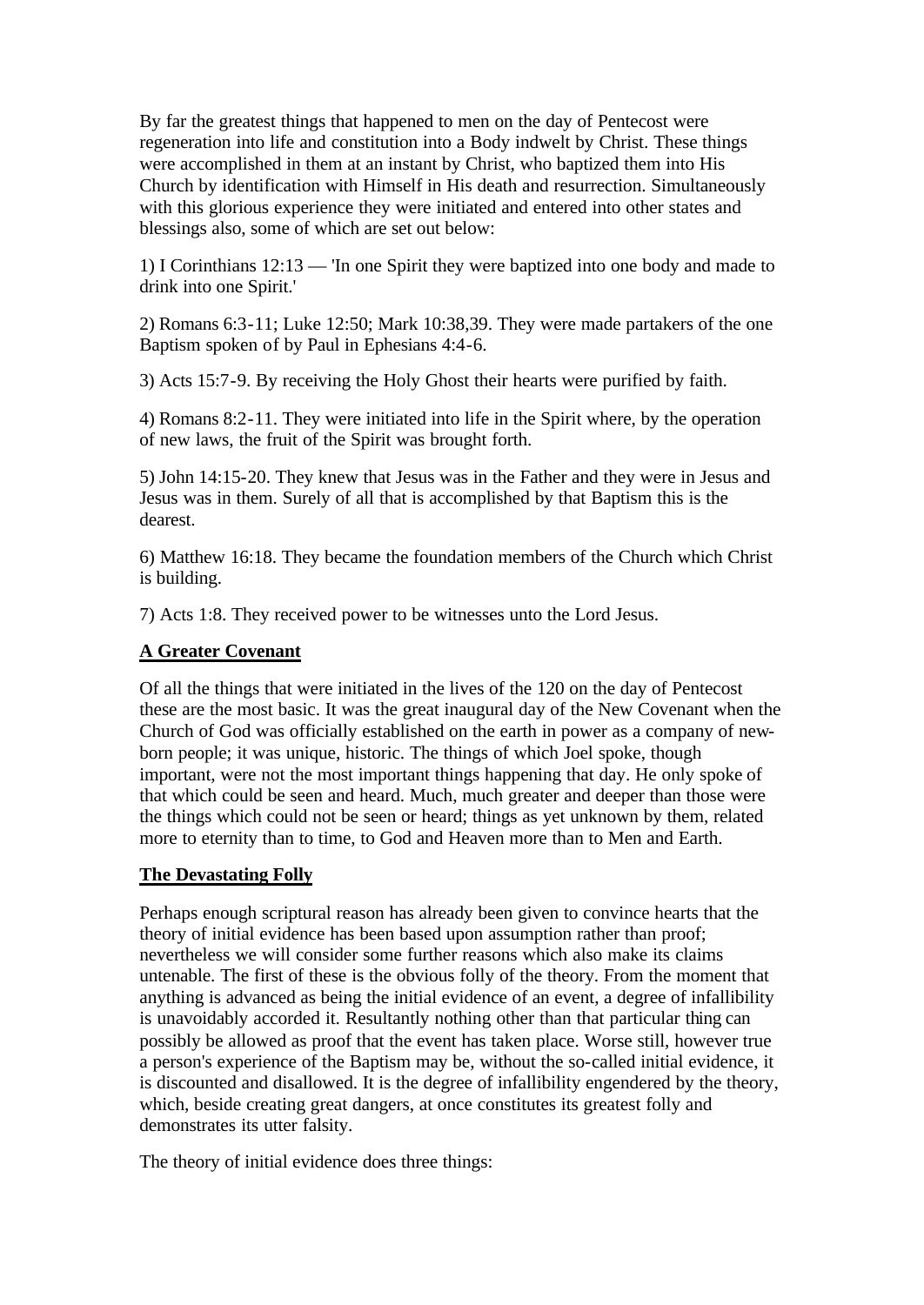(1) it purports to invalidate every other claim to the Baptism in the Spirit, for it declares every other experience insufficient, and less than the Baptism, unless it be accompanied by Tongues:

(2) it declares this particular demonstration to be the only genuine evidence that baptism has taken place:

(3) since the Lord Jesus, speaking of 'the Baptism' said 'ye shall receive power', it confuses the whole issue, and leaves the impression that the 'power' is merely an ability to speak with Tongues. Thus the ability to use another tongue is substituted for power to be a witness to Jesus, who Himself did not speak with tongues in the accepted sense at any time in His life. If this is not plainly said, the implication is that the power of which Jesus speaks cannot be had by any person unless he speaks in Tongues. The psychological effect and spiritual impact of such claims upon untaught souls has been to lay them open for pseudo-baptisms, and in some cases wrong possession.

Two prevalent results of this are:

1) The self-inducement of some kind of demonstration in 'Tongues' on the part of the person being baptized in order to prove the genuineness of the experience he is supposedly undergoing.

2) The conditioning of a person for a demonstration in 'Tongues' spoken by an evil spirit either already resident within that person, or gaining entrance at that time.

Both of these demonstrations are deceptions: the first being self-induced is entirely human and soulish; the second being spirit-reproduced is devilish and psychic; neither is of the Holy Spirit nor genuine.

#### **The Blinding Error**

Because this kind of false manifestation is mixed up with that which is genuine, confusion inevitably reigns in the churches, causing a veil of misapprehension, unbelief and fear to hang like a pall over many hearts, obscuring and misrepresenting the truth. What is more, because in people's minds the gifts of the Spirit are connected with the Baptism in the Spirit, vast realms of power and usefulness which Christ bequeathed unto the Church have never been attained to by vast numbers of His truly born-again ones. It is sadly true that because Tongues is suspect, to many dear people all the rest is discounted and rejected.

Perhaps the degree of confusion which it creates is one of the worst features of the theory, for even deeper-rooted than the foregoing, it evinces the belief that they who so wrongly insist on it surely cannot themselves know what is the true Baptism.

#### **Satanic Counterfeits**

The second reason that makes the theory of initial evidence so untenable is its total illogic. Demanding Tongues-speaking as the initial evidence of the Baptism appears to prove great gullibility and ignorance, for speaking in Tongues in that manner for that reason can be plainly demonstrated to be false. Anyone who holds serious conversation with persons working among heathen tribes, may ascertain for themselves that during certain religious ceremonies involving special incantations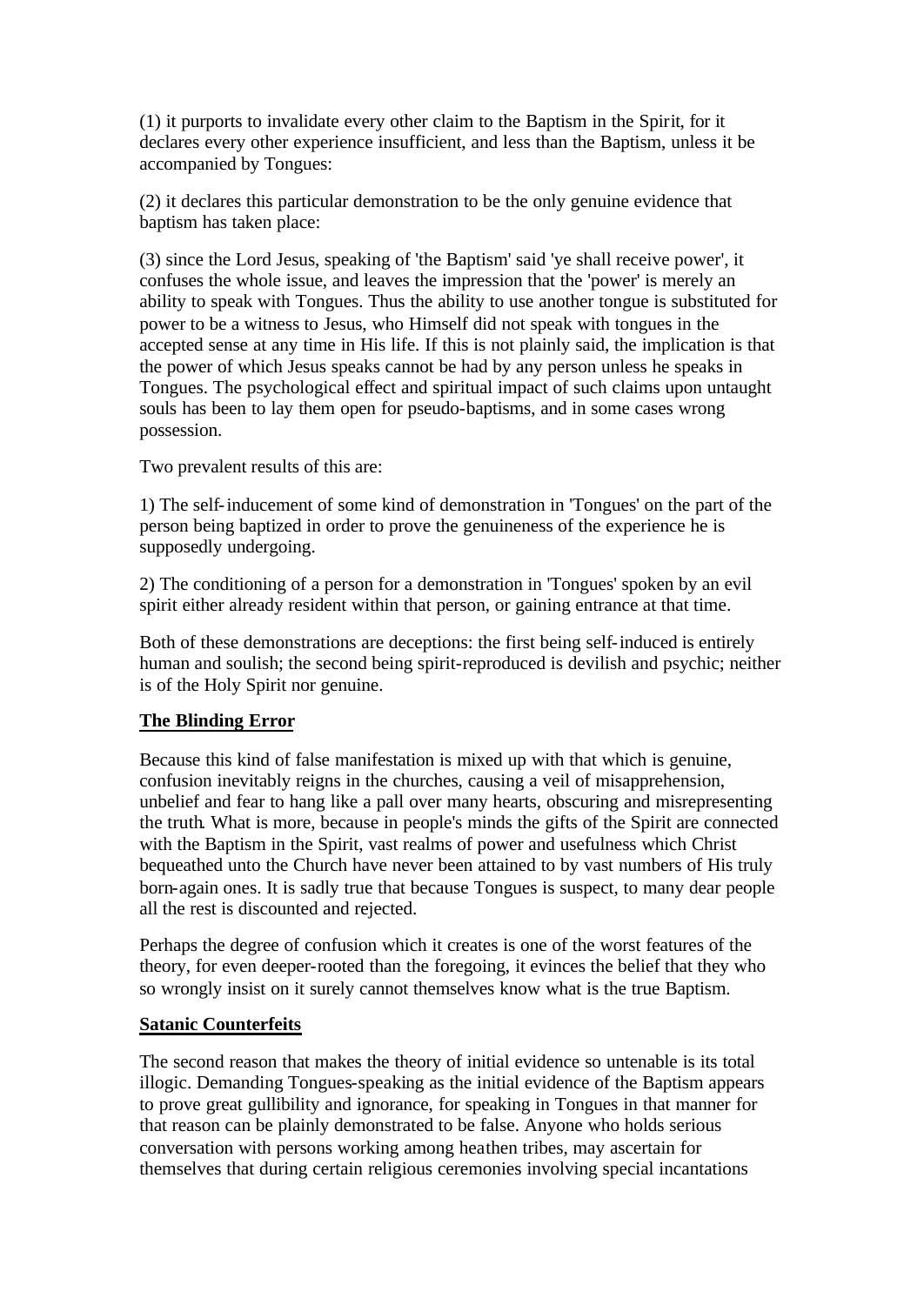(frequently accompanied by gross bodily contortions and evil demonstrations), those taking part often speak fluently in tongues other than the ir own. No-one would think for a moment that those taking part were baptized in the Holy Ghost; on the contrary with one consent we would say that they were in the grip of Satan. How then can speaking with tongues possibly be the infallible proof of Baptism in Spirit?

Further to this, such reports as the following make it more certain still that speaking in another or an unknown tongue is not necessarily even an evidence of the presence of the Holy Spirit: 'as we watched his whole face seemed to change, taking on the shape and features of a Chinese man; he began to speak in what seemed to be a Chinese tongue'. This was said by a Christian minister of his father who during his lifetime was a spiritualist medium. How then can it be possible for Tongues-speaking to be the certain proof that a man is filled with the Spirit? It would be quite illogical, beside being uncharacteristic of God to do such a thing. He would not so jeopardize the safety of the Church as to make something which the devil can so easily imitate the one infallible sign of such a fundamental experience.

Upon the testimony of both scripture and reason, as much as upon well-proven observation, to say nothing as yet of personal testimony, we conclude that initial evidence is not only an unproven, but also a dangerous theory. The scriptures so clearly shew that the Baptism in Holy Spirit is a simple, wise, logical, powerful and true experience, having no need of initial evidence as its bona fide.

# **2. The True Evidence.**

# **Yet ... Not I**

There are many scriptures which present to us what Baptism in the Spirit really is, and with what it is primarily concerned: a typical example of these is Galatians 2:20. Upon consideration of the statement in this verse we are driven to the astonishing conclusion that Paul here claims to be himself, yet not himself. He is quite sure he lives, he says, and he is equally sure that although he is alive, he is not his old self any longer, but an entirely new self. At the time of writing, if his claims are to be believed, Jesus Christ who had long since died and risen again and returned to heaven, was actually living in him. The outcome of this, as may be expected, was that he was now living by the faith of the Son of God, who was living in him. The cla im is stupendous in all conscience, and the amazing thing is that upon examination, his life proves his claims to be true.

#### **As We are One.**

Now it is exactly this kind of life that God had always wanted for man, for it is His kind of life. Our God Himself has always lived in this manner from all eternity. He has had His being in trinity; that is, as three persons each indwelling the other two whilst still being Himself. This is an absolutely mind-baffling miracle to be sure. Perhaps more baffling still, from everlasting, God's desire was that His Son should personally live in many people other than just His own self and the Father and the Spirit. The Son had ever lived in His own conscious self, but beside that, God wanted Jesus to live His life in many people other than Himself.

#### **To Live is Christ**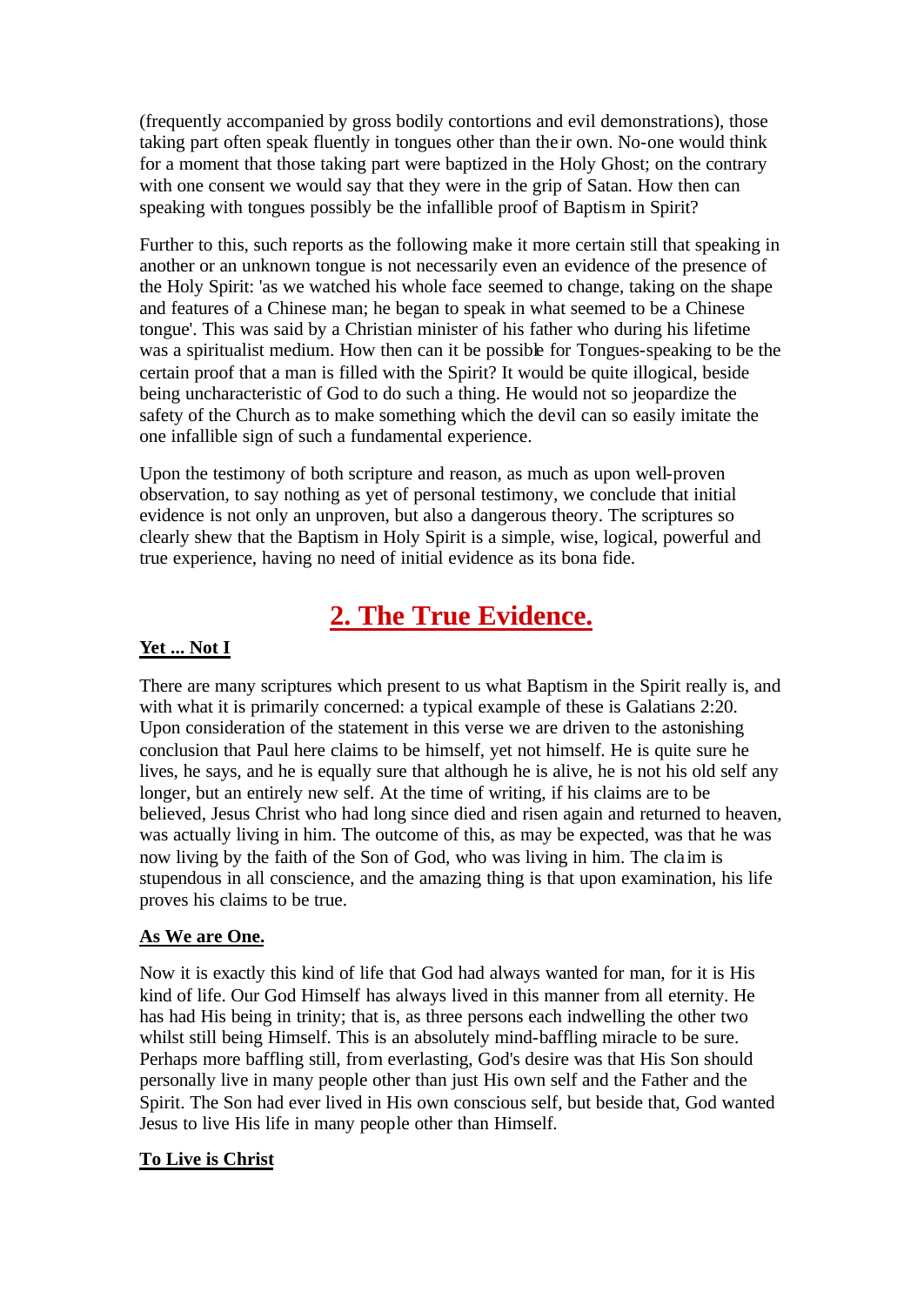This was the startlingly new concept of human/divine life for men, which, except upon the occasion in the upper room, God had kept unmentioned and totally unrevealed until Pentecost. During His earth-life rarely had Jesus even hinted at this, although He was the manifestation and example of it, Occasionally He referred to a life which, upon reflection, we see could be lived only upon this principle, but from Paul's testimony we learn that in him the miracle was consciously taking place.

Jesus Christ, so Paul claimed, was actually living in the person of Paul in Paul's body; that is, living him, so that Paul could live Christ. This is precisely what Paul claimed when writing to the Philippians, 'to me to live is Christ', he said so matter-of-factly. In the man Paul, Christ had being in a body other than the flesh-and-blood body known as Jesus of Nazareth, and He had being in it as though it was His own.

#### **The Life I Now Live**

It is evident that Paul with Christ had come to total realization of what Calvary's death and resurrection was all about; 'I was crucified' he said. He saw how God, by the Holy Ghost, had been able to make Golgotha permanent and available for all time, for all mankind, and he had experienced it. Entering wholly into God's will for him, the apostle understood what God had always wanted. Consequently he was able with sublime confidence to confess Christ as 'the Son of God who loved me and gave Himself for me'; he perfectly understood what it all meant. For his part he was not talking about something metaphysical, or hyper-spiritual; he was not living in some self-induced state or a mental elevation resulting from a new religious ideal or philosophy. He was talking right down to earth; 'the life I now live in the flesh' he said; that is plain, everyday, common-sense language; the man was living the life of Christ.

Similarly the Lord Jesus for His part had realized His purpose in Paul; Be was in the man's flesh as though it were His own. This was the miracle for which God had planned and worked throughout the ages; how great a miracle can scarcely be grasped. However much He may have desired it, God could not have accomplished this, His fullest purpose for Himself and man, by any other means.

#### **Vain Man's Idolatry**

Earth's idolatrous philosophers have invented religious schemes propounding the myth of repetitive reincarnations for the purpose of self-improvement into some state acceptable to an unlikely god., but this is not what Paul is talking about. Jesus did not die in order to be released from the body of His first incarnation so that He might be born in the flesh again in some interminable and unexplainable cycle of reproduction by the natural process of procreation; this idea is as freakish as it is quite nauseous and impossible.

Vain man, idly speculating, conjures up such fleshly notions only because he rejects the fact of sin, which of course he must do, because it makes his theories unworkable and therefore preposterous. In any case, the scriptures show very clearly the impossibility of such an obnoxious idea by telling us that Jesus Christ was seen, heard and handled following His bodily resurrection from the tomb in which He had been laid. Moreover He once again did miracles on the earth before finally ascending bodily into the heavens, where He now sits at the right hand of the Majesty on high. But beside all this, God is original; His plan for mankind was far superior to that kind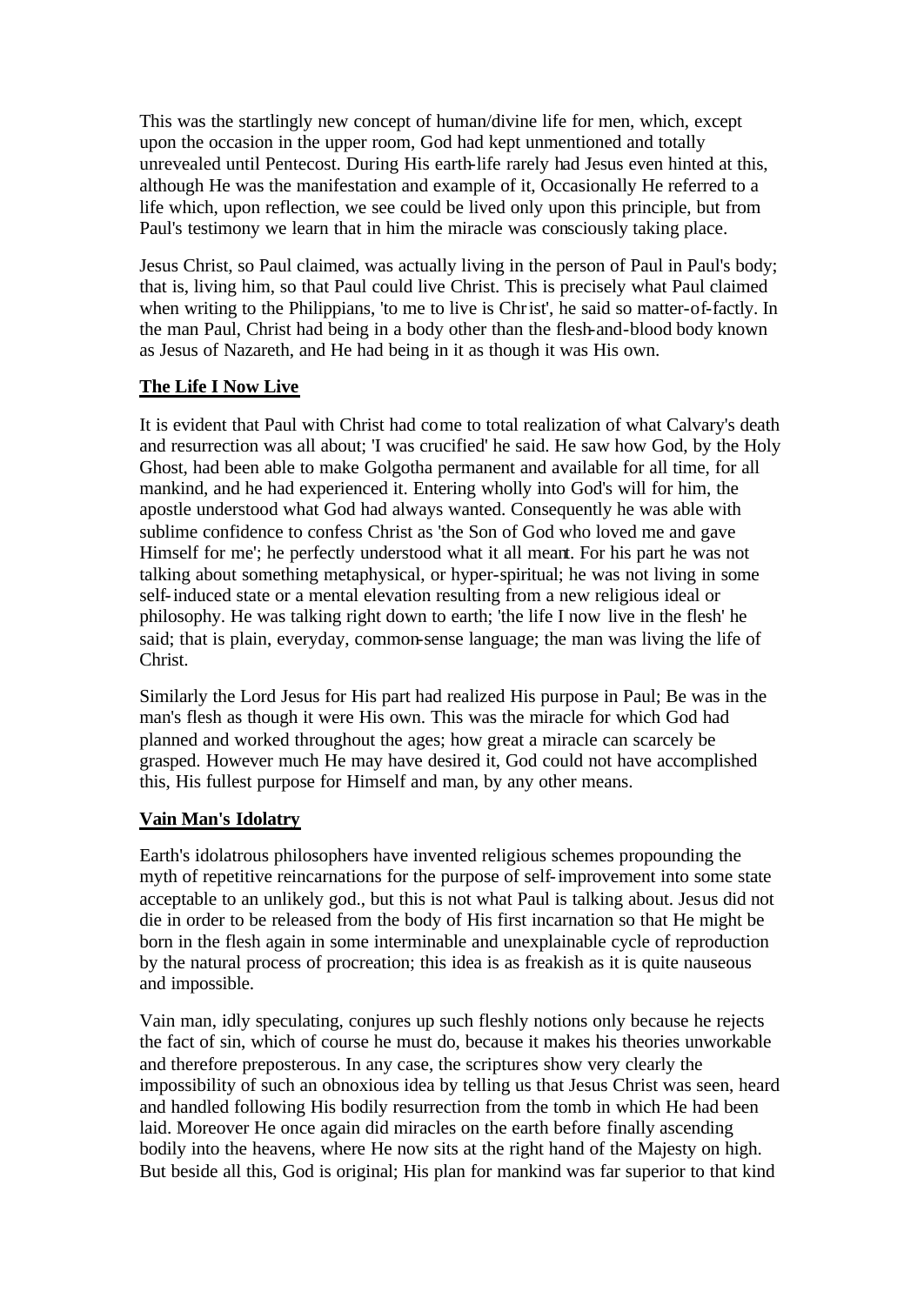of crude humanism. His wisdom is far too great to do anything that man may conceive or imitate or devils accomplish or counterfeit. What God did is unique. In the nature of things, if He wished to achieve His stated purpose, it was the only course possible even to Him.

#### **The Divine Exclusiveness**

At Jesus' conception the angel said to Mary, 'with God all things are possible' and in saying so said more than we may at first realize. With these confident words, the Lord commenced the opening phase of operations for personal redemption according to the plan He conceived in eternity. Thereby He introduced our hearts to the fact that there must be a place where a thing is possible only to God, conditioning us all to the realm of exclusiveness. Understanding this, the heart at once comes to rest; the degree of impossibility makes everything so safe; no-one but God could do it. Such a thing cannot be in any way counterfeited, either as to its substance, its accomplishment, its evidences or its fruit. It is this absolute exclusiveness which gives it such certainty, and precludes the need for dubious 'initial evidence', especially that which can be produced by both man and devil in psychological or psychic manifestation. Hereby the fallibility, frailty and falsity of the theory of initial evidence lies exposed.

# **Ye Shall Know the Truth**

It must be accepted without reserve by all as indisputable truth that what God has accomplished in the Holy Ghost is unique and cannot be reproduced or copied. This is why 'Initial Evidence' is so plainly wrong; Jesus Christ is absolute Truth, and He did not speak in Tongues in any way which could be associated with or misconstrued as initial evidence. That man and devil throughout the ages have produced counterfeits of God's working in no way jeopardizes the fact that truth is absolute; it is this absoluteness which is its safeguard. No true saint of God is ever deceived long enough for the error to become heresy in him. He may be temporarily misled, but the Spirit of Truth soon rectifies the position. Everything God does by His Spirit, whether it be in conception or execution, is out of the reach of man and devil. Hallelujah!

#### **The Transforming Miracle**

The day of Pentecost revealed that God's perfect plan for man was Baptism in the Holy Ghost, Reviewing the historic occasion, we observe that the whole operation was carried out exclusively by God. Jesus Christ, the second person of the Godhead, immersed men and women in the Holy Spirit, the third person of the Godhead, unto the Father the first person of the Godhead. Seeing that He wanted a family/body of sons, there was no other way in which God the Father could possibly accomplish the miracle than by bringing them forth unto Himself by the Son in the Spirit. If He wanted sons of identical life with identical personality to His unique only-begotten Son, then that Son must live in them, and for Jesus to live in some body other than His own body of flesh and blood there was no alternative than to baptize that other person in Holy Spirit.

Can anyone think of or suggest any other way in which the miracle could be wrought? And if that were possible could anyone by any means produce, or provide from himself, the means whereby it could be accomplished? No! There is no other way. Such is the exclusiveness and purpose of this Baptism, that even God could not do otherwise than He did.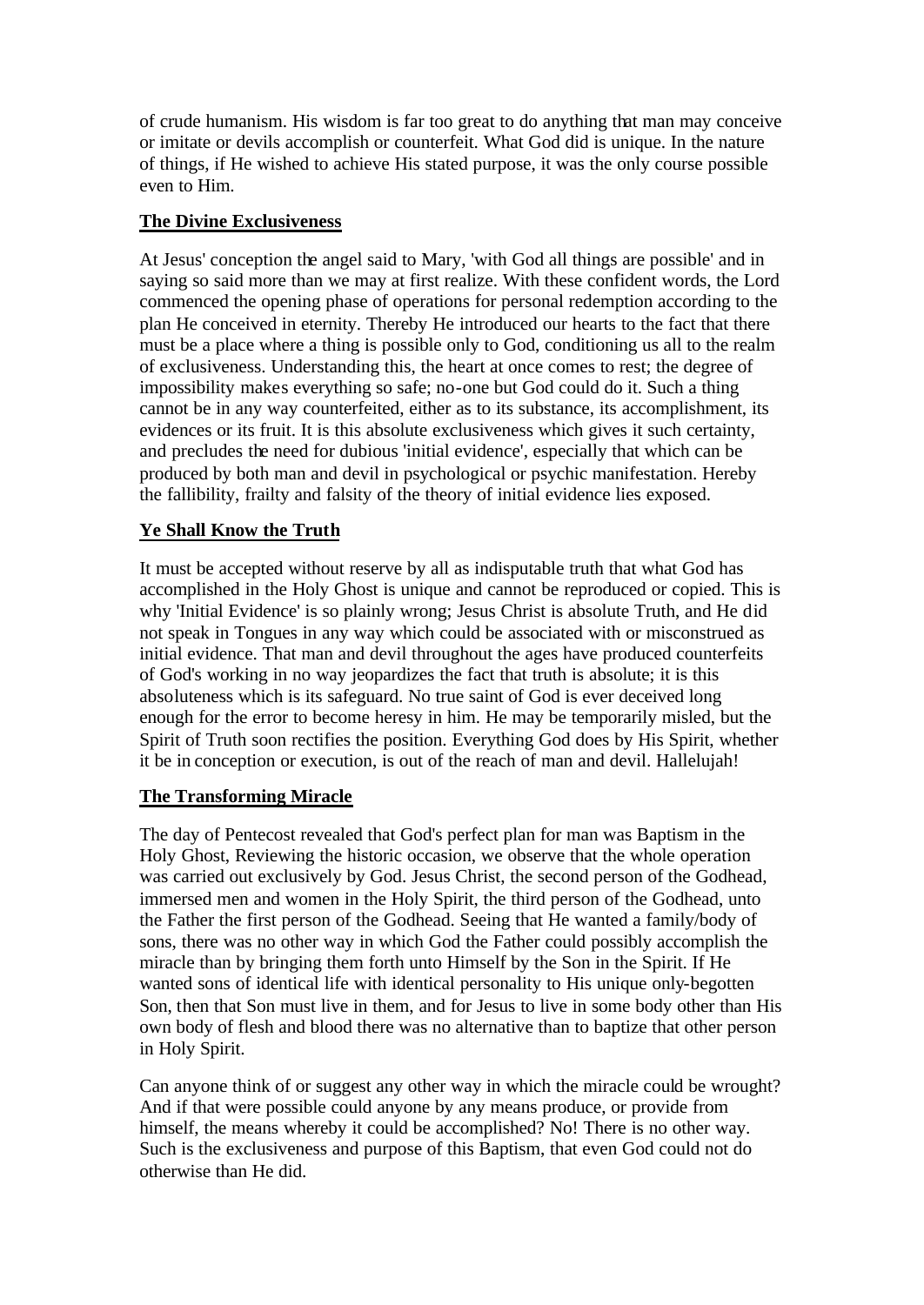#### **Into His Glorious Image**

Yet, in doing this miracle, God had to preserve the human nature and distinct personality of the person in whose body His Son should have being and live, or else what is the purpose of the miracle? Although sin must be dealt with, and bondages broken and hearts purged, in the process of accomplishing this there must be no destruction of man's personality, for under heaven, man's personality is the crowning wonder of all God's glorious creation. Human personality is a wonderful thing; when totally free from sin and as like Jesus as God intended it to be it must be exceedingly glorious.

When God created the first person, He made him a living soul in His own image and likeness, that, in fellowship with his Creator-God, he should develop a most wonderful personality. God loved him then and although now he is a fallen creature God still loves him, and purposes in grace to restore all His sons to natural likeness to Himself, that God's glorious image may transfigure human personality once more, It would therefore have been utterly ruinous to His own plans if in process of regenerating man He obliterated his soul. Indeed the whole point of the Baptism is to preserve and restore it; for if He only ever wished to have one Son, why Calvary? If the cross was only revealed to us by God just so that it should be established in the earth as the greatest expression of His love for us, and later, having availed ourselves of its benefits, we were to discover that after all God's intention thereby was only to destroy and annihilate all human personalities other than Jesus, what kind of love should we think that to be?

#### **Christ Liveth in Me**

The cross was planned and endured by Jesus to the end that other men as well as He should be privileged to have and live the life of God in themselves as He in Himself, and in what better or more effective or more delightful way should or could this be accomplished than by immersing them in Holy Spirit? Only when and as a man is totally immersed in the Holy Spirit of God can the miracle of 'Christ liveth in me' be accomplished by God and acclaimed by man.

By this Baptism in God, by God, for God who created him, a man's personality can be preserved as being distinctly his own, and yet at the same time be the expression of another's, because, by virtue of that act and through the total and eternal immersion which that act inaugurates, that other actually lives in him. This fusion of two spirits, so that they become one spirit expressed as one soul in one body, can only become an actual fact as one indwells the other; it certainly cannot be accomplished by sincerest believing and sacrifice. This is the reason for the Baptism in the Spirit.

In this Baptism many things take place beside those which have been already mentioned. Therefore it is necessary for us to realize that although it is vital to us all, its importance does not lie in the initial experience of it, for this may be as varied in immediate conscious results as personalities themselves differ. This being so, conclusions about it may be difficult to draw and be very diverse the one from the other, therefore pontifical statements thereabouts will only bring confusion. The important things are the long-term results, the fruits which emerge in the life from miracles wrought deeper down in a person than levels of conscious lmowledge or immediate powers of response.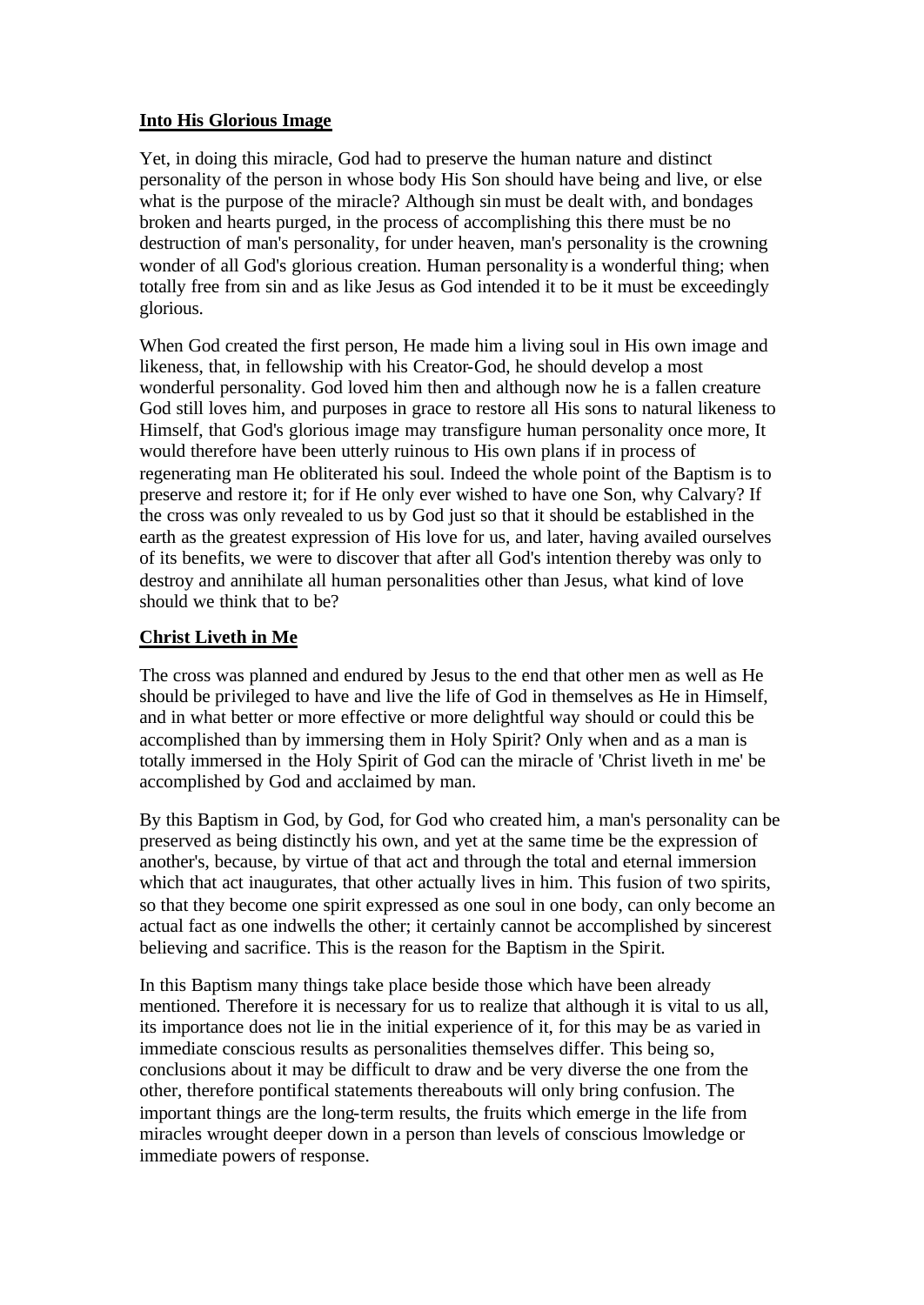#### **A Life-long Miracle**

There must be an initial experience, and in many instances this is so overwhelming and is accompanied by such glorious manifestations that many seem to think that there is little or nothing beyond it, whereas it is what it initiates more than that actual initiation which is far more important. God, by the Baptism, initiates a man into the results of the Baptism, which issue in the state of life which enables a man to say, 'Christ liveth in me'; he then knows and can claim, 'I live, no longer I'. The initiation has taken place and the lifelong miracle is now taking place.

This prolonged miracle of grace is accomplished in a man by the continued total immersion of self in the Spirit, whereby a man's whole personality is kept submerged in God unto total saturation with the Holy Ghost. By this means the Christ is formed in that man and may be said to live in him, and that person will then be able to say, 'I live no longer I, I live Christ; Christ is living in me; though it is not by I myself, it is nevertheless I myself by Christ Himself. This is how the new self consists; I and He; I-Himself'.

That, to a spiritual man, is logical. He sees that it is about the only way it could possibly be done, and that if there is such a thing as the Baptism in the Spirit, this is just about the effect it should have, and the state it should produce. He knows that, kept saturated with the Spirit, all can be possible in him. Also he sees that, besides direct promises, he has enough examples and illustrations in the scriptures to shew him how truly it all works.

#### **Unto Identification**

It is quite reasonable that if Baptism is by total immersion, it must be unto constant immersion with a view to saturation or impregnation; and what is more, because it is of Spirit and personality, it must also be unto identification. In other words its purpose and product is another person, living in another kingdom. There is no difficulty here; such an experience needs neither initial evidence in order to substantiate it to the person involved, nor yet to commend it to others. Which fact reveals the deeper confusion which reigns over this whole subject of the Baptism in the Spirit.

The real cause of all the trouble is the basic error in many people's thinking as to the purpose of God by the Baptism. All error, even as all truth, among men, arises in and issues from men's hearts; Jesus said 'as a man thinketh in his heart so is he'. Many ideas flit through a man's mind in the course of a day, but Jesus is not speaking of those. He is referring to what a man thinks with feeling and purpose, that which involves his whole self, what he means to think, or what he 'thinks up', as well as what he thinks upon; this kind of thinking reveals what he really is.

# **My Witnesses**

Observation of and discussion with many people over a long period of time is sufficient to convince any investigator that most people who believe in the Baptism in the Spirit believe that it is for the purpose of imparting power for service, although the Bible nowhere says so. The idea is assumed from two observations: (1) the Lord forbade the apostles to go and preach the gospel to every creature and all nations until they were baptized in Spirit: (2) in their own experience people also find that they have no power to serve the Lord before their personal Pentecost. This appears to be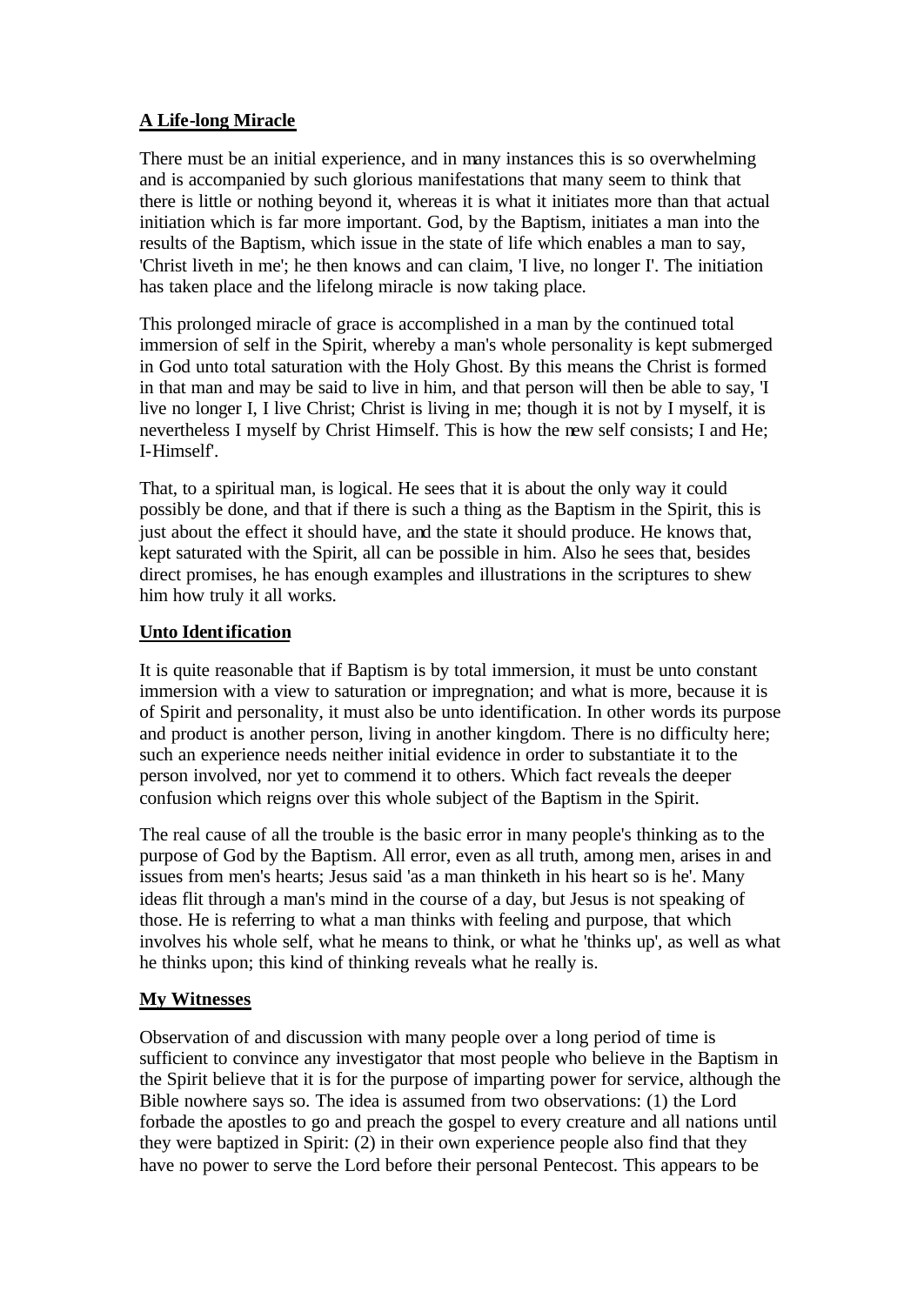conclusive enough evidence, and if the Baptism is accompanied by speaking in Tongues, it seems to be more than proved that the power is for service of a special kind, namely with spiritual gifts. Thus the whole ground is laid in people's hearts for the propagation of the error.

An examination of the use of the word 'power' (Gk. dunamis) by Luke and Paul in the New Testament speedily reveals the error which has arisen from that kind of conditioned thinking about it. Luke records that the risen Lord said to His chosen ones that: 1) they must tarry in Jerusalem until they were endued with power from on high, 2) they should receive power after that the Holy Ghost had come upon them. But He did not say that this was for service. Instead He distinctly said that this power was for a) clothing, and b) to make them witnesses unto Him.

#### **Power for Life**

Although we know that their future ministry lay beyond this empowering, He did not at that time mention either service or gifts, but He did speak of life as a result of power. In other words this power is first of all power 'to be' — or to live; then, having being as a result of the power, (afterwards in logic but simultaneously in effect) being clothed with power. The thought is power upon power, or 'being' first, clothing second. As always, the Lord was speaking with precision. He was not using inexactitudes, or speaking platitudes, nor was he being needlessly repetitive, as He would have been had He meant that this enduement and reception was equipment specifically for service.

Luke tells us that at a much earlier date the Lord had already given the twelve power for service, He 'gave them power and authority over all devils and to cure diseases.' Beside this, shortly afterwards He also gave to another seventy 'authority to tread on serpents and scorpions and over all the power of the enemy', assuring them that in their consequent ministry nothing would by any means hurt them. At the same time He plainly told them (and us) not to rejoice about it, as though to imply that it was almost nothing, and by comparison with the fact that their names were written in the book of Life, neither is it, for to have one's name in the book of Life is a man's entitlement to the Baptism in the Spirit.

# **The Energizing Power**

From such uncomplicated scriptures, except a man be of an obstinate, carnal mind, it must be confessed that on the day of Pentecost, none of these stood in need of either power or gifts for service from the Lord, for they already had them, plus authority also. Not only so, for a long time before He even died they had been sent out by Him specifically to preach and to use what He had bestowed upon them. That is indisputable Bible fact. What then was the real purpose of the Baptism in the Spirit? If it was not for service, what does it accomplish and why mention power? What is the power for?

Before these questions are answered, we will look at one or two Pauline usages of the word 'power' in Ephesians. In a striking passage in chapter 1, verses 15-23 he speaks of believing according to the energy of the strength of God's might, which He inwrought in Christ when He raised Him from the dead. Then he proceeds to tell us that we must receive the Spirit of wisdom and revelation in or for full knowledge of God, so that we may know what is the exceeding greatness of His power to usward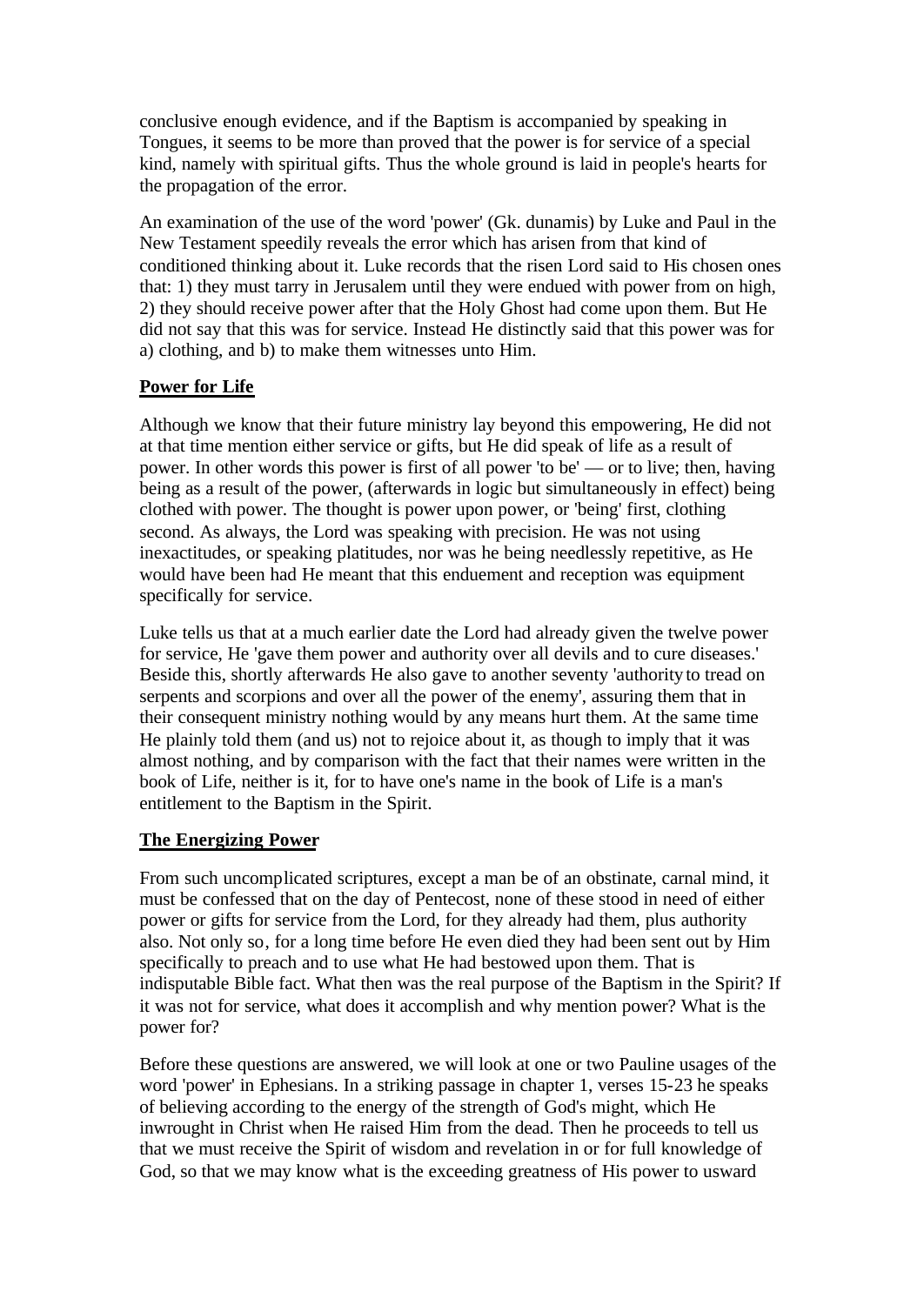who believe according to that standard of truth. Later, in chapter 3 verse 7, he develops this relationship of energy and power, saying that his ministry was what it was, as a result of, and according to the grace given to him according to the energy or inworking of God's power. In other words, he is saying that this power is energizing force.

# **Witnesses to Christ**

Developing this teaching still further, he says in chapter 3 verse 20 that this power which is energizing us must give rise to thought and request unto God, who is able to do exceeding abundantly above all that we ask or think according to the working of that powerful energy. All of which reveals that neither Luke nor Paul believed or wrote that power is specifically or exclusively for service or the operation of gifts in the sense that is unmistakably implied by the majority of the advocates of the theory of initial evidence. The people who knew by direct knowledge derived from experience and inspiration, reveal that power is primarily for inward energy and outward clothing. By the Baptism in the Spirit, a person is made a being of power, with a view to living a life and exercising a ministry which will make him a witness to Christ.

It may be optimistically said that all this must mean and surely implies that such a man is equipped for service. That is true, and that is just the point; but to say that a man has by a certain experience been equipped for service is not the same as saying that he has thereby been empowered to be a witness to Christ. The apostles are the scriptural examples of this; as we have seen, they had been equipped with power, authority and gifts for specified service during the Lord's lifetime on earth, but they were not witnesses to Him in the way He wanted. The Baptism in Spirit alone could supply the special power for that; entirely new power, not a further supply of the powers they already had.

#### **Power to 'be'**

The power a person receives upon being baptized by the Lord Jesus in the Holy Spirit is life-power, that is power to be, or to live in and as a member of His body, having His life. Until Pentecost the disciples only had working power, they did not have this power to be. After Pentecost, as may be expected, they still retained and used that working-power which they had received from Him prior to His death, but what was infinitely more, from Pentecost onward they had His life also; the new power to be witnesses to Christ had come.

Before that they could only witness to His works; they did this by repeating or reproducing them. This was an effectual way of witnessing to the fact that someone had sent them to do His works, and the Lord did not expect anything more of them then. They could not witness to Him by personality at that time, for they had not received His life, only an amount of His working-power for limited ends. He was with them, but not within them, He was outside them. He was their Lord and Master and Leader and many other things as well, and they were His disciples, apostles and servants, but He was not their head and they were not sons of God and members of His body. They were with Him in His service, but not in Him in His life, nor was He in them in their life.

#### **Life in the Spirit**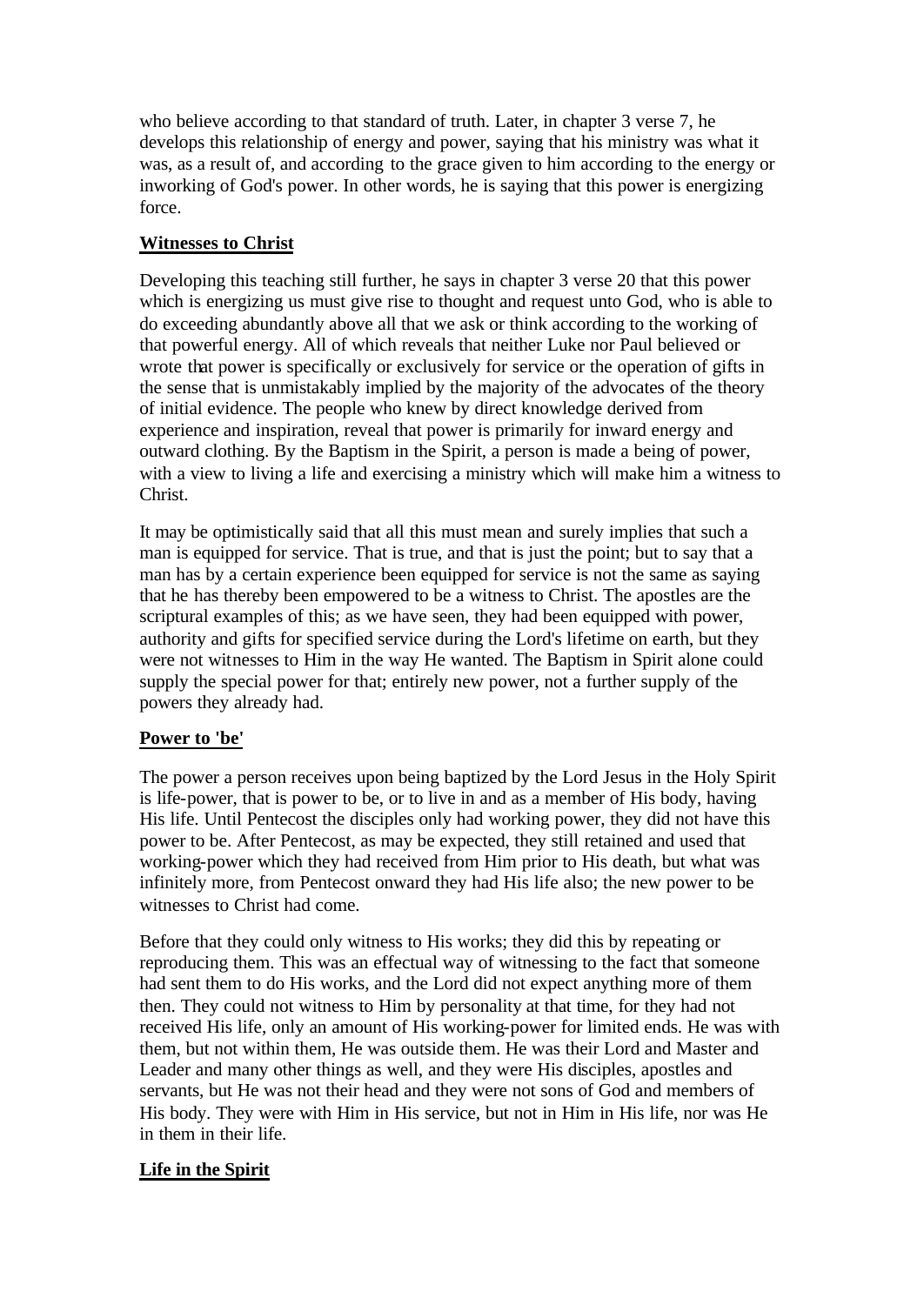It will therefore be seen that although no-one ought to attempt to serve the Lord until he or she is baptized in Spirit, that Baptism is not specifically for service, nor yet for gifts for service. That people do receive gifts and have power to serve following their personal Pentecost is quite normal. Receiving the greater gift of Life in the Spirit, it is only reasonable that His lesser gifts should be included in, or the intention to give them be implied by, the greater. It is because this is so, that the mistake has been made. Moreover, believing the purpose of the Baptism to be power for the kind of service which includes operation of spiritual gifts, it was not a great step for some to believe also that one of those gifts, namely the power to speak in an unknown tongue, could reasonably be the initial evidence of the Baptism, especially when it accompanied the experience. God's bounty was mistakenly thought to be a new law of the Spirit and was therefore imposed on men as necessity.

Begging the question, it could now be asked how it is that men could have and operate gifts of the Spirit before they were baptized in Spirit. Such a question reveals how deeply ingrained into hearts is the error that distribution and use of gifts is the direct and specific reason for the Baptism, whereas they are only an indirect consequence of it, The answer is quite simply that they had and used them by the same power by which all the Old Testament prophets and miracle-workers had and used them long before Christ came.

#### **Witnesses to the Risen Christ**

Throughout history God chose to raise up and use certain men at different times for His sovereign purposes on the earth. He did this either by direct encounter, as with Abraham and Moses, who respectively were the great patriarch and the mighty mediator of the nation of Israel, or more frequently by an anointing at the hands of another which should enable them to work in power and authority for His glory on the earth. This continued in Israel and Judah in unbroken line until the time of Malachi, who it seems, as John Baptist after him, was a prophet who did no miracle.

Directly following John Baptist's birth, God came on to the earth personally as Jesus of Bethlehem, later becoming known as Jesus of Nazareth, who besides working Himself, also chose and enabled men to serve with Him in His kingdom. During His lifetime all service was rendered by them under His sovereignty; He was among them as the Anointed, and He did as He would, distributing equally to whom He chose.

That is how all the specially selected disciples were able to operate gifts before Pentecost, and it is still the way by which the elect of God may have and operate gifts to this day. The difference lies only in relationship and position; whereas of old the gifts and power were distributed equally among a group of persons who were then not of the body by experience, today they are distributed severally within the body of Christ and may operate in a person from the time he or she is baptized into it. It is true that gifts are empowerings for service, but this is only in order that the person should rightly witness to the risen Christ, whose life they now live and whose working powers they may now share.

#### **A New Heart**

At this point it may be profitable to append a personal testimony. Some thirty-five to forty years ago the Lord was graciously pleased to baptize me in the Holy Spirit. At that time I had no clear understanding of what that really meant. I knew that I needed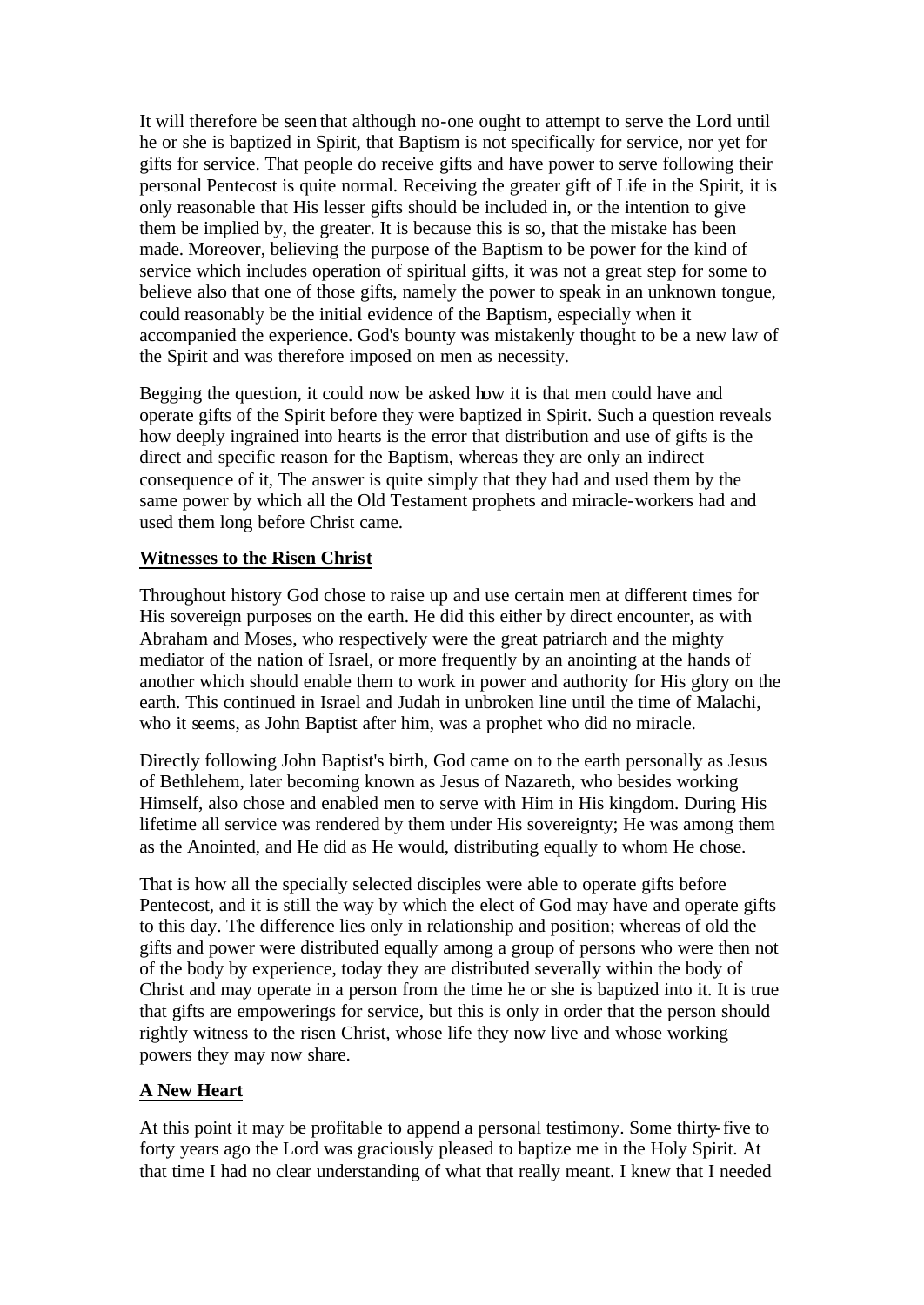the Holy Spirit and that I desperately needed a new heart. However, I knew nothing of Pentecostal things; in fact by traditional belief I was against them, and at times derided the gifts of the Spirit, especially Tongues. However, in His mercy, in spite of my unwarrantably partisan attitude, the Lord enabled me to reach the point of faith where I asked Him to baptize me in the Spirit. This He did, giving me a clean heart and filling it with the Holy Ghost, sanctifying me wholly unto Himself, and making me an entirely new person. The experience was memorable, clear-cut and of infinite sweetness to this day. I did not then speak in other tongues, though certainly I received power from on high, and but for the need for brevity many are the anecdotes that could be added here in illustration of that fact.

# **And they shall Prophesy**

It was not until many months later, whilst in a prayer-meeting, that I entered into the realm of spiritual gifts, and this is how it happened. A woman present first spoke in tongues in controlled spiritual worship and then spoke out in a tongue loudly. At the conclusion of the tongue I said 'Lord, tell us what that means'. Much to my astonishnent and to the astonishment of all the people present, the sound of the letter 's' at the end of the word 'means' had not fully died off my lips, when a torrent of words flowed out of my mouth in a continuous stream, stopping finally as abruptly as it commenced. Following the meeting, a brother said to me, 'I didn't know you had the gift of interpretation, brother North', to which I made reply, 'if that is what it was, neither did I!'

At that point I had not spoken one word in another tongue. However, the new-found ability to interpret tongues continued with me all the week (and does until this day) in regular use. On the following Lord's day morning, whilst the usual service was in progress, the Spirit of the Lord moved me to open my mouth and speak as during the past days, only upon this occasion there was no message in tongues preceding it. Upon the conclusion of the meeting, which was mighty and precious, the same man, a fellow campaigner, said to me, 'I didn't know you had the gift of prophecy, brother', to which I replied 'If that is what it is, neither did I'. Again I add that at this time I had not spoken one word in another tongue.

#### **They shall Speak with Other Tongues**

After this I saw God do miracles of healing, but still could not speak other than in my mother tongue. Then one morning, when kneeling by my bed in prayer and worship, strange words arose within me which through an aching throat I finally uttered in His presence. I was not seeking a tongue; no-one but the Lord was there; I was not, as I remember, even thinking about spiritual phenomena, but I started to speak in another tongue. What then began has remained, increasing in volume and range, though I seldom give messages in tongues in meetings.

# **No Initial Evidence**

To gather up the facts and state the order of the demonstration of the oral gifts in my own experience: it was first Interpretation of Tongues, second Prophecy, third speaking in Tongues. How then can it possibly be true that the Initial Evidence of the Baptism in Spirit is speaking with tongues, for with me that demonstration came last in order of expression of oral gifts. To quote that 'the exception proves the rule' is to repeat an outworn fallacy. Any exception to a rule is a demonstration of the fact that